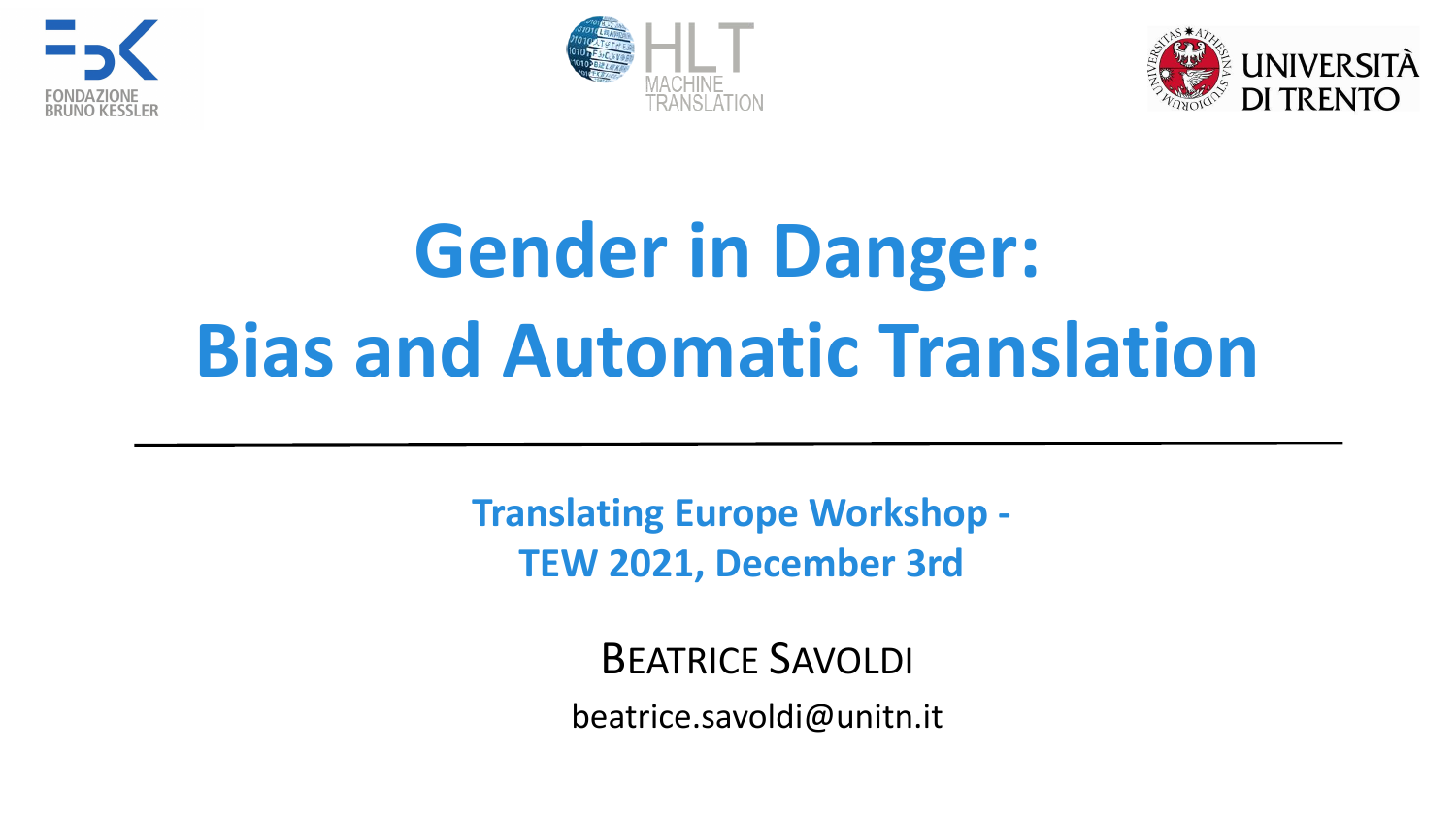### **MACHINE TRANSLATION**

- **Machine Translation (MT) popularity** 
	- **○ Neural Paradigm**: data-driven approach
	- Increasingly fluent and adequate translations
	- Improvements on syntax, lexicon, morphology (Bentivogli et al, 2016)

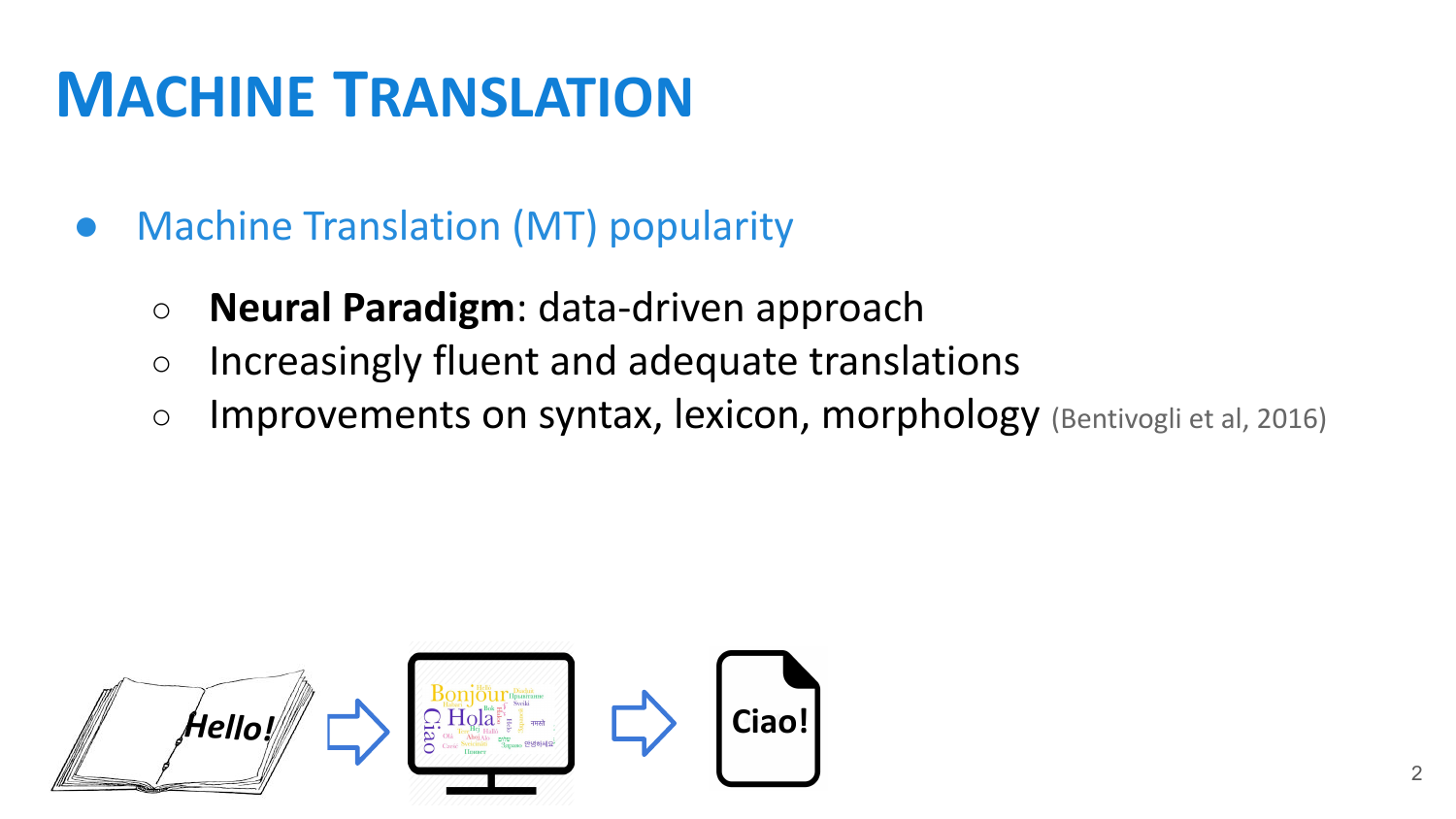### **MACHINE TRANSLATION**

- **Machine Translation (MT) popularity** 
	- **○ Neural Paradigm**: data-driven approach
	- Increasingly fluent and adequate translations
	- Improvements on syntax, lexicon, morphology (Bentivogli et al, 2016)

#### → **but gender translation is an issue**

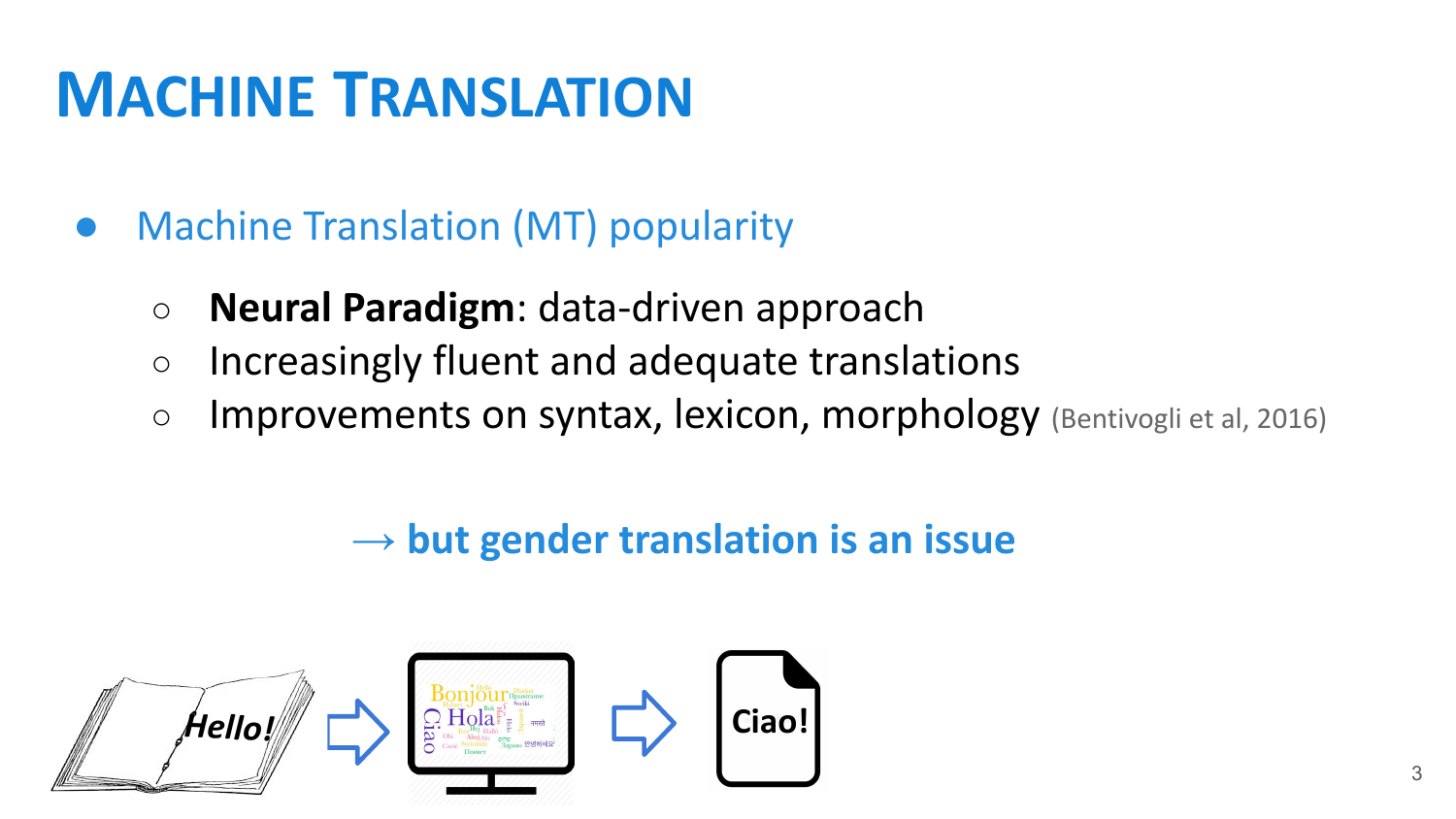### **GENDER BIAS IN MT**

Analyses and real-world use prove that MT shows *biased behaviours* with respect to gender, leading to different types of *harms*:

| Original Spanish Text          | Google Translate           | <b>Automated Translations</b><br>Systran | <b>Under-representation</b> |  |  |
|--------------------------------|----------------------------|------------------------------------------|-----------------------------|--|--|
| El País                        | Since Londa Schiebinger    | Ever since Londa Schiebinger             | > "masculine skew"          |  |  |
| March 22, 2011                 | came to the University     | arrived at the University                |                             |  |  |
| Desde que Londa Schiebinger    | was clear that was his     | knew clearly that he was                 |                             |  |  |
| llegó a la Universidad tuvo    | thing. First as a student  | his. First like student and              |                             |  |  |
| claro que era lo suyo. Primero | and later as a teacher. "I | later like professor. "I                 |                             |  |  |
| como estudiante y después      | decided to stay in         | decided to remain in                     |                             |  |  |
| como profesora. "Decidí        | education because you      | education because every                  |                             |  |  |
| quedarme en la enseñanza       | learn every day. I love    | day is learned. The knowledge            |                             |  |  |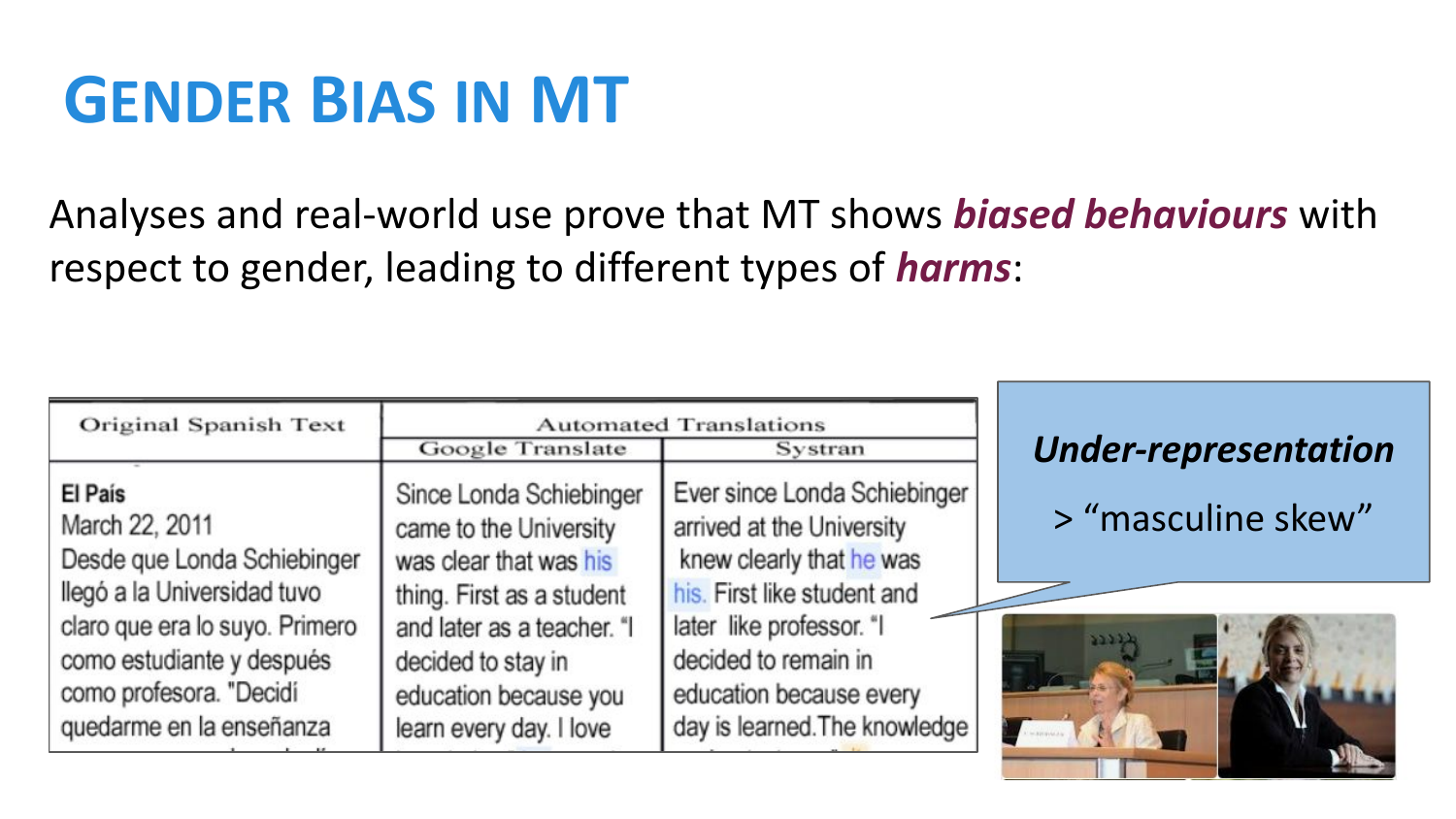### **GENDER BIAS IN MT**

#### Analyses and real-world use prove that MT shows *biased behaviours* with respect to gender, leading to different types of *harms*:

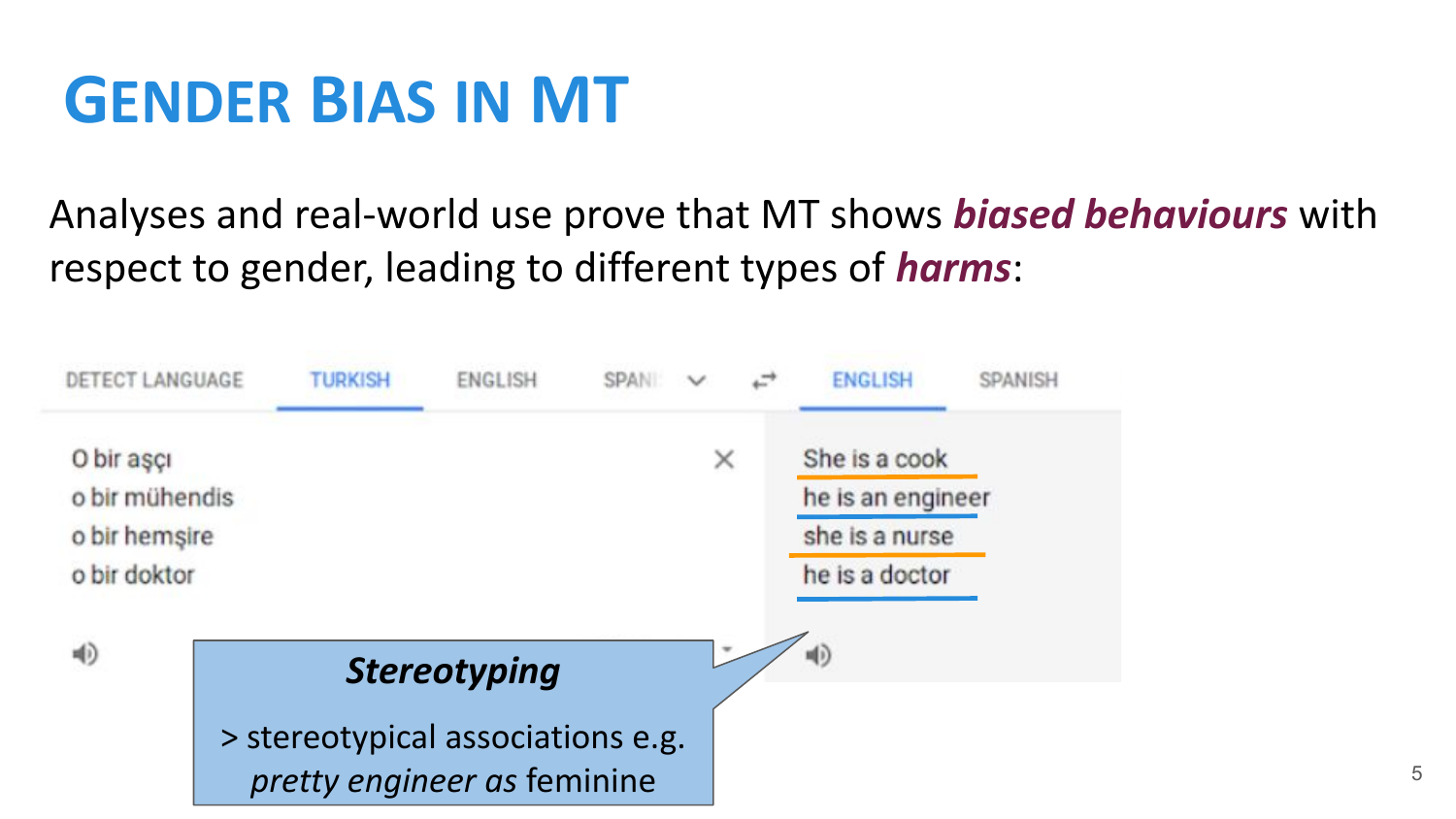### **GENDER BIAS IN MT**

#### Analyses and real-world use prove that MT shows *biased behaviours* with respect to gender, leading to different types of *harms*:

Italian V

valutazione.

 $Q$ )  $R$ 

#### English (detected)  $\vee$

I have been working as a researcher at Fondazione Bruno Kessler. From October 2008 to December 2013 I was parttime assigned to the Centre for the Evaluation of Language and Communication Technologies (CELCT), first as a research manager with the role of coordinating the activities of the Centre (2008-2012), then as Director of the Centre (2012-2013). I co-authored more than 60 scientific publications and have served as reviewer for conferences and workshops. I have been involved in the organization of different tasks in several evaluation campaigns.

Ho lavorato come ricercatore presso la Fondazione Bruno Kessler. Da ottobre 2008 a dicembre 2013 sono stato Lassegnato part-time al Centro per la valutazione delle tecnologie del linguaggio e della comunicazione (CELCT), prima come responsabile della ricerca con il ruolo di coordinare le attività del Centro (2008-2012), poi come Xdirettore del Centro (2012-2013). Sono co-autore di più di 60 pubblicazioni scientifiche e sono stato revisore per conferenze e workshop. Sono stato coinvolto

nell'organizzazione di diversi compiti in diverse campagne di



 $\bigcirc$ 

556 / 5000

#### *Quality of service*

> *worse performance for women*

#### [Luisa Bentivogli, short bio](https://ict.fbk.eu/people/detail/luisa-bentivogli/)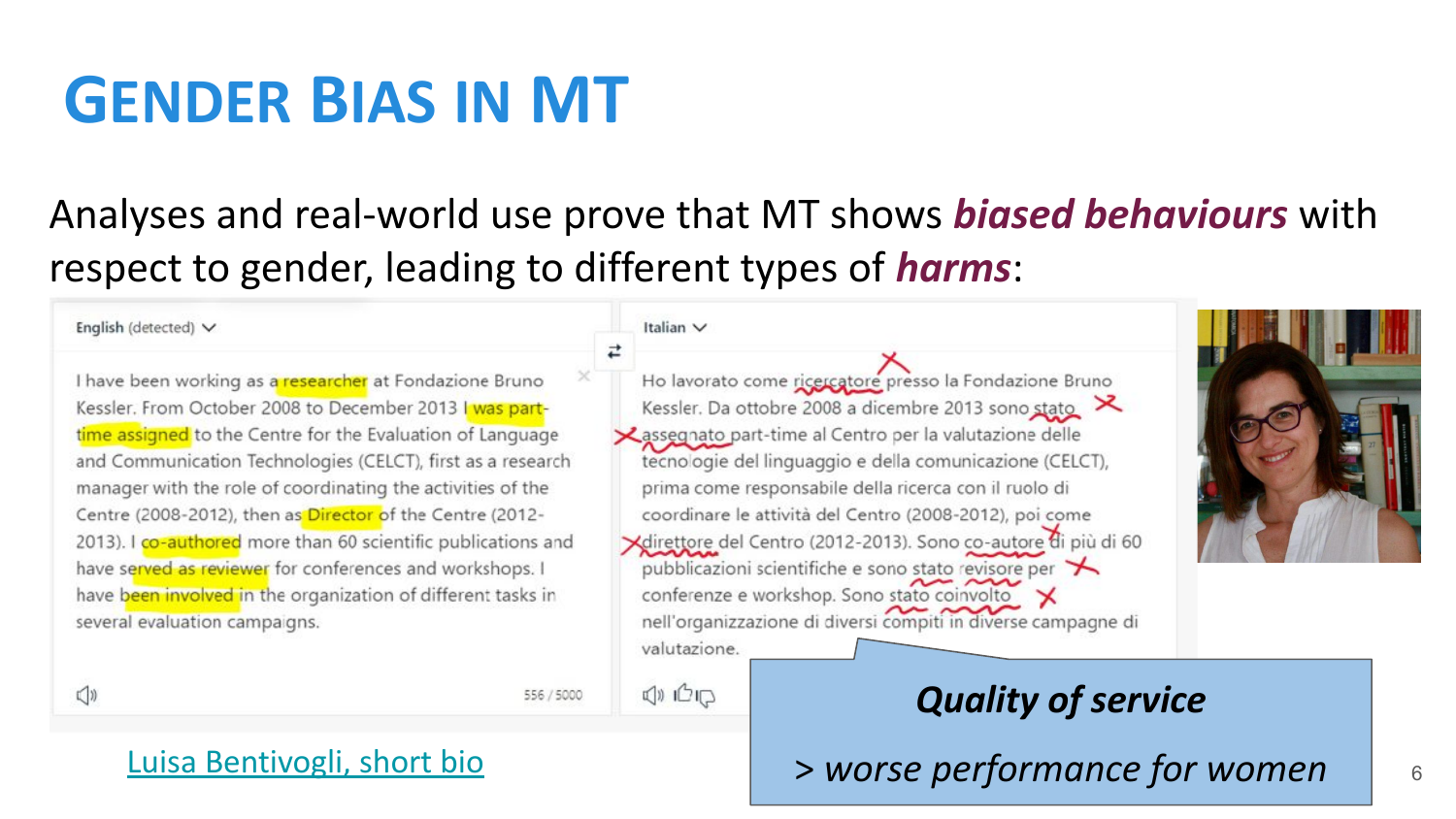### **GENDER BIAS IN MT: OUTLINE**

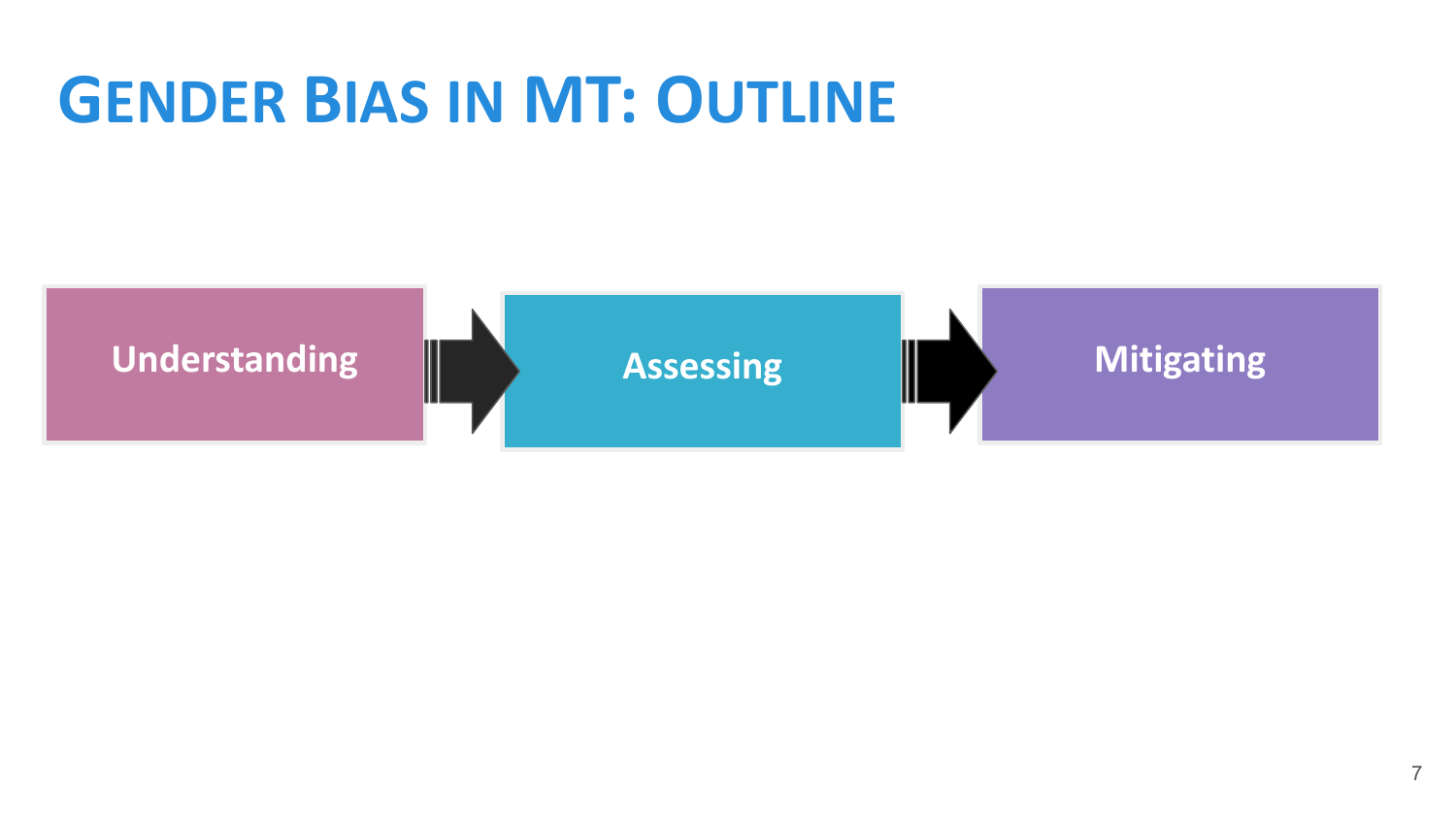#### MT models are fed with (lots) of *parallel data* and learn patterns across languages from such **training data**



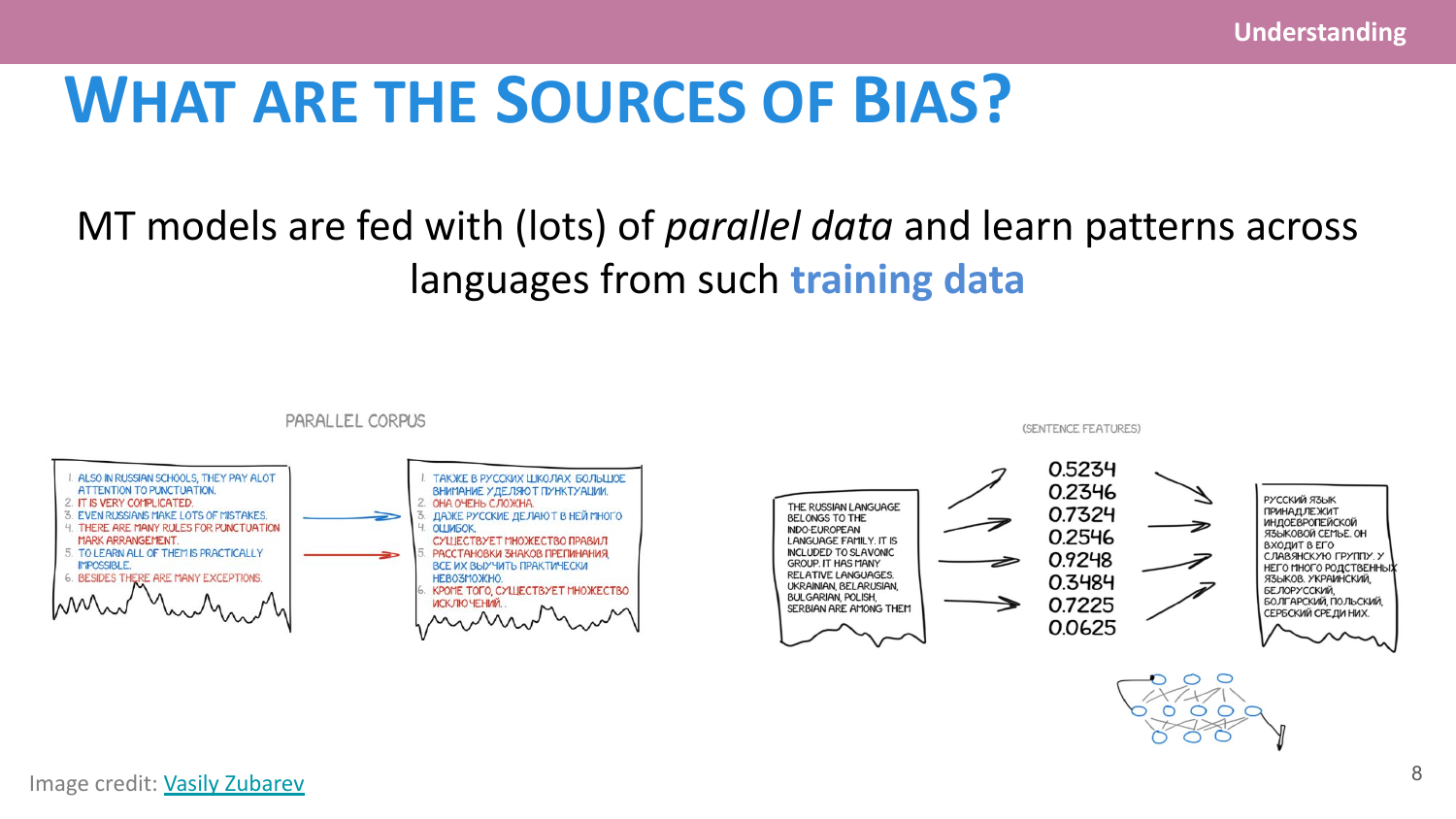... systems' ability in learning patterns turns into weakness as training data can encode gender disparities

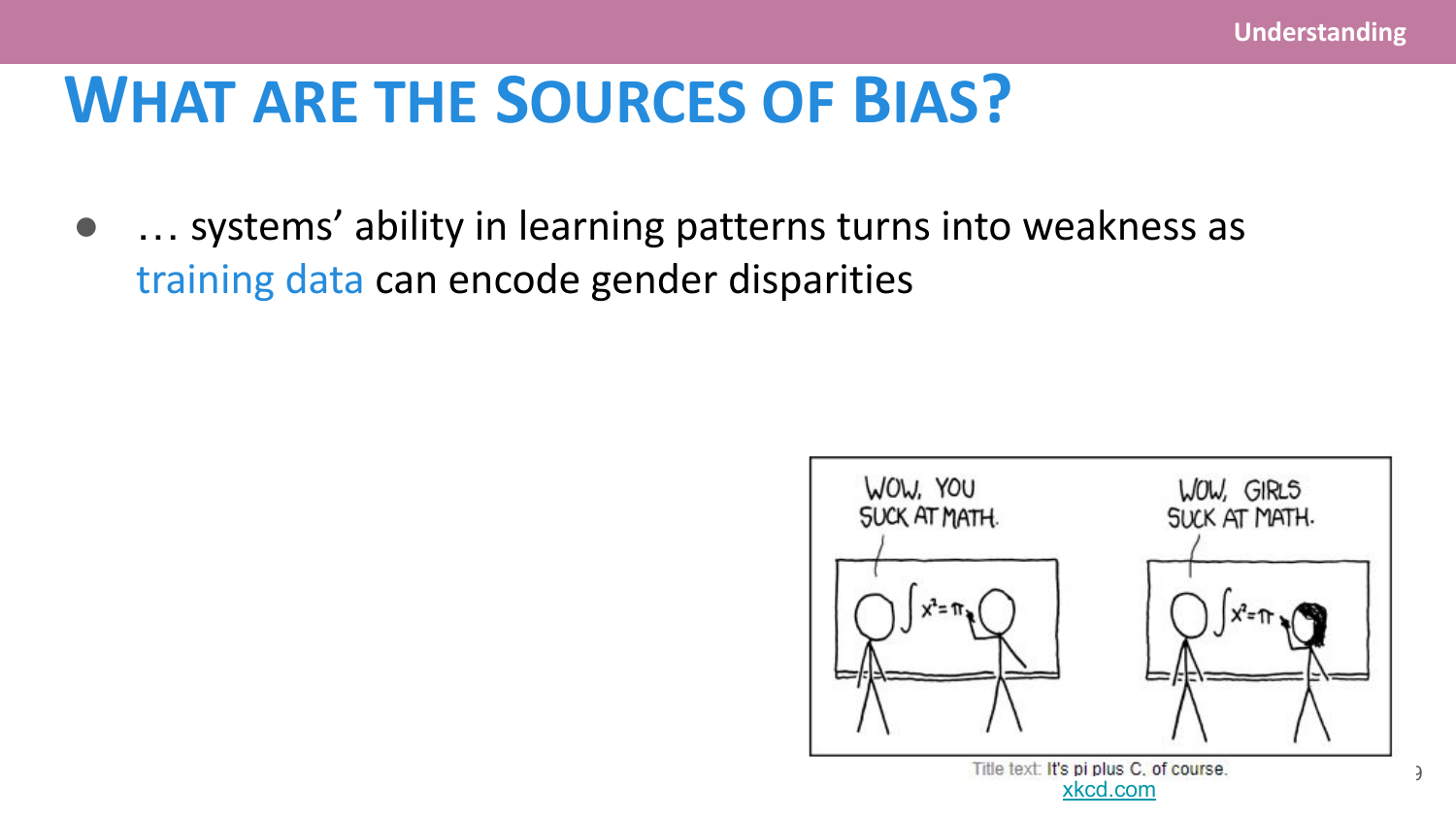... systems' ability in learning patterns turns into weakness as training data can encode gender disparities

BUT

- *> Training data bias* **as an overloaded term** (Suresh and Guttard, 2019)
- > Different sources of bias (Friedman & Nissenbaum, 1996)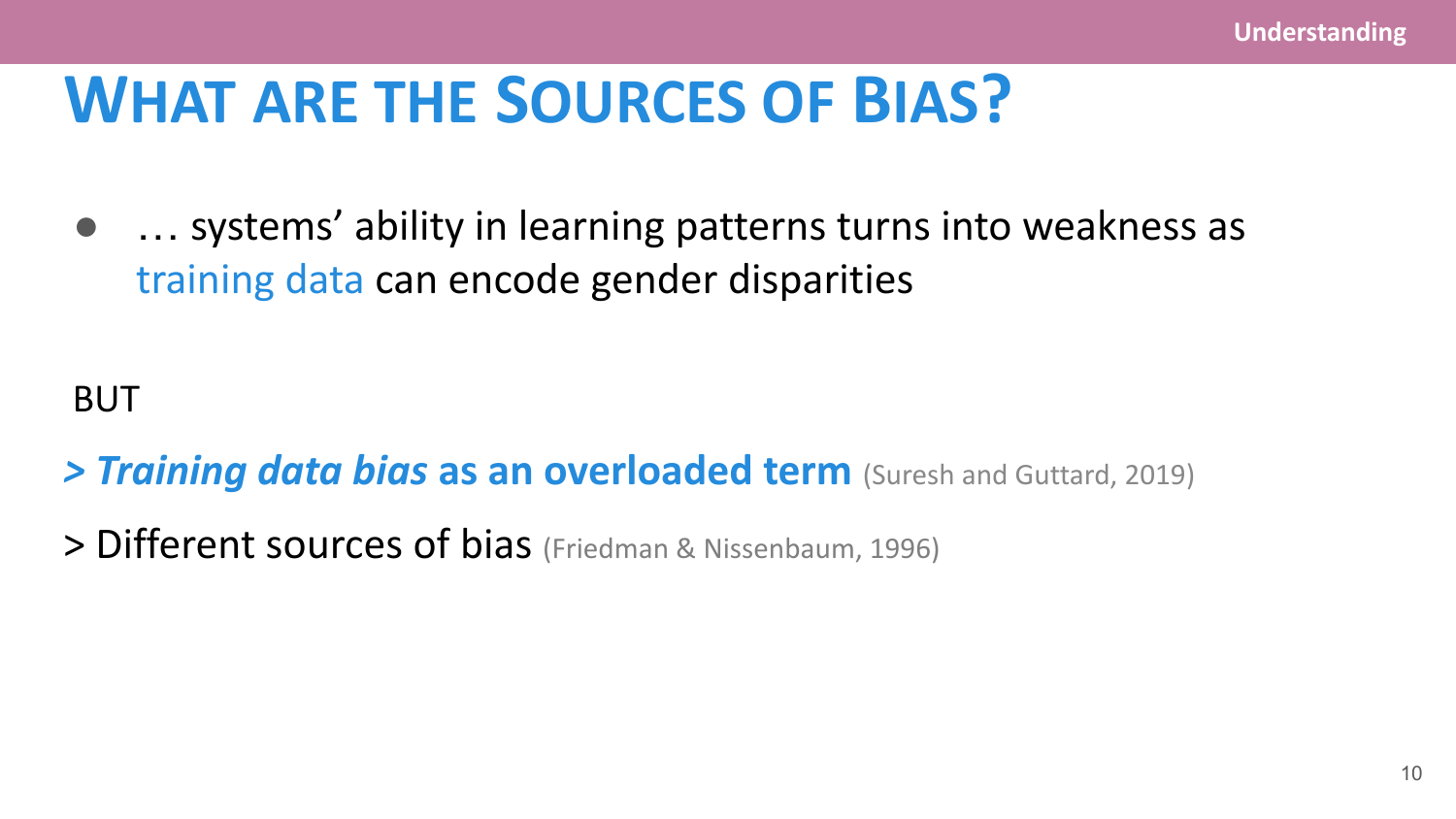**● Pre-existing bias**: rooted in practices, institutions, attitudes

#### ❖ Europarl Corpus (Kohen, 2005)

- 30% sentences uttered by women (Vanmassenhove et al., 2018)
- 40% highest peak of Women in the EU Parliament (Women infographics)

 $\rightarrow$  glass ceiling that has hampered women's access to political positions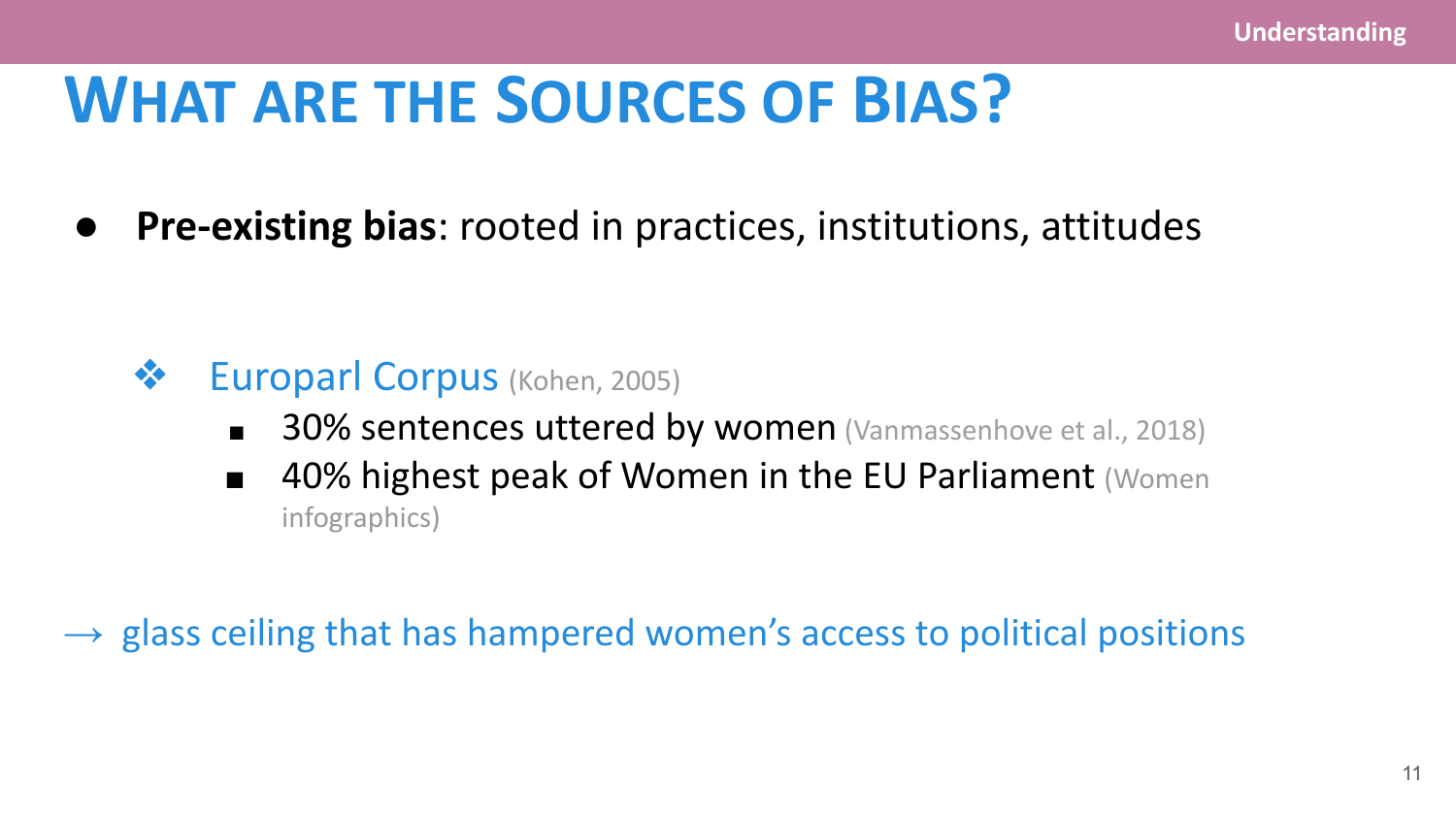**● Pre-existing bias**: rooted in practices, institutions, attitudes

❖ Europarl Corpus (Kohen, 2005)

❖ Social Connotations and Language use

■ explicit female markings for doctor (female, woman or lady doctor) (Romaine, 2001)

 $\rightarrow$  qualitative asymmetries regarding how linguistic expressions are connoted, deployed and perceived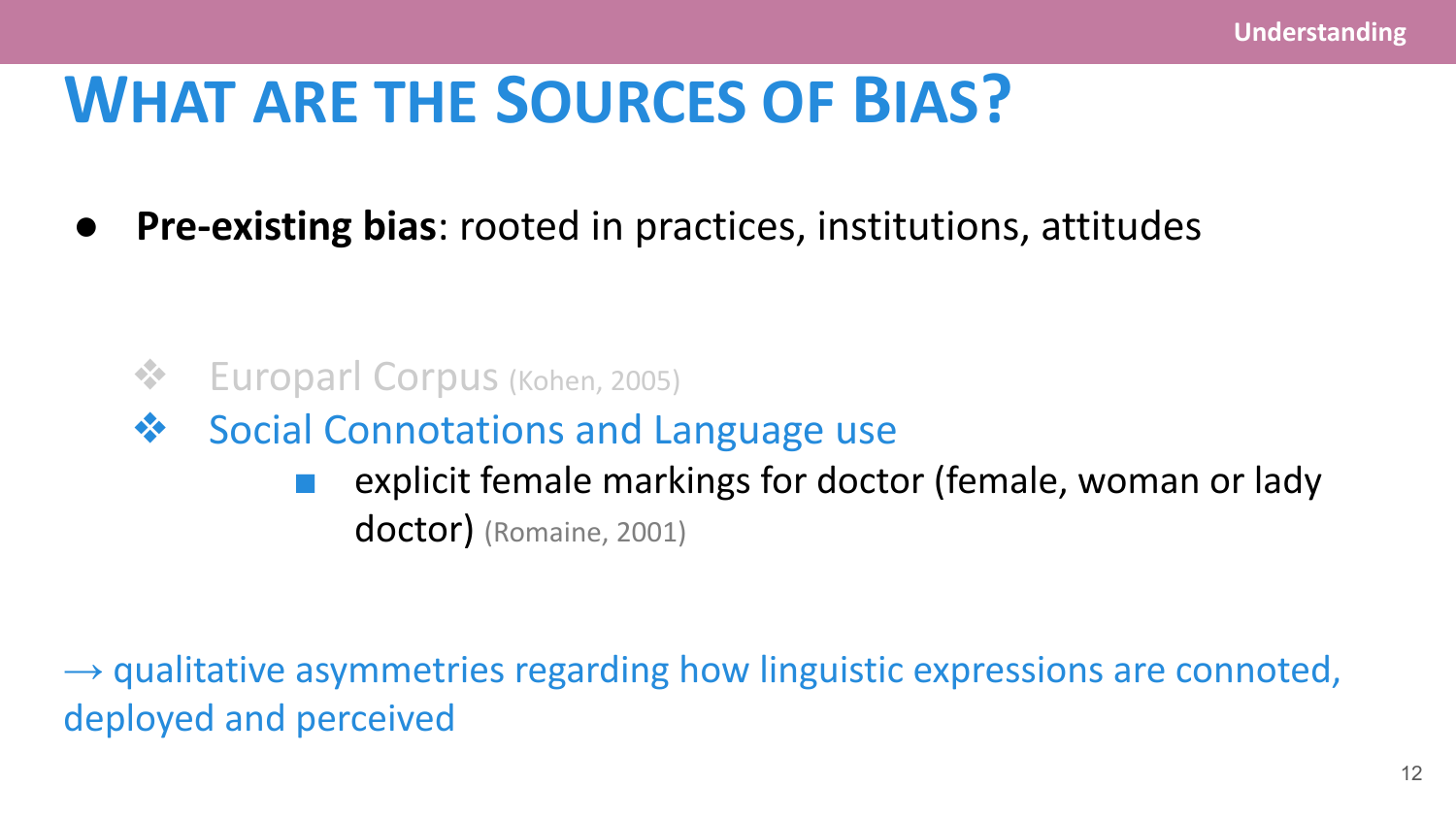- **Technical bias:** due to technical constraints and decisions
	- Data curation/data annotation
		- how are data processed and annotated? (Wagner et al., 2016)
	- Models design
		- *■ algorithmic bias* that leads under-represented feminine forms to further decrease in an MT output (Vanmassenhove et al., 2020,2021)
	- Evaluation procedure
		- gender asymmetries in test data reward biased predictions (Sun et al., 2019)
		- inadequate choice of evaluation metrics (e.g. aggregate measures can hide subgroup underperformance) (Mitchell et al., 2018)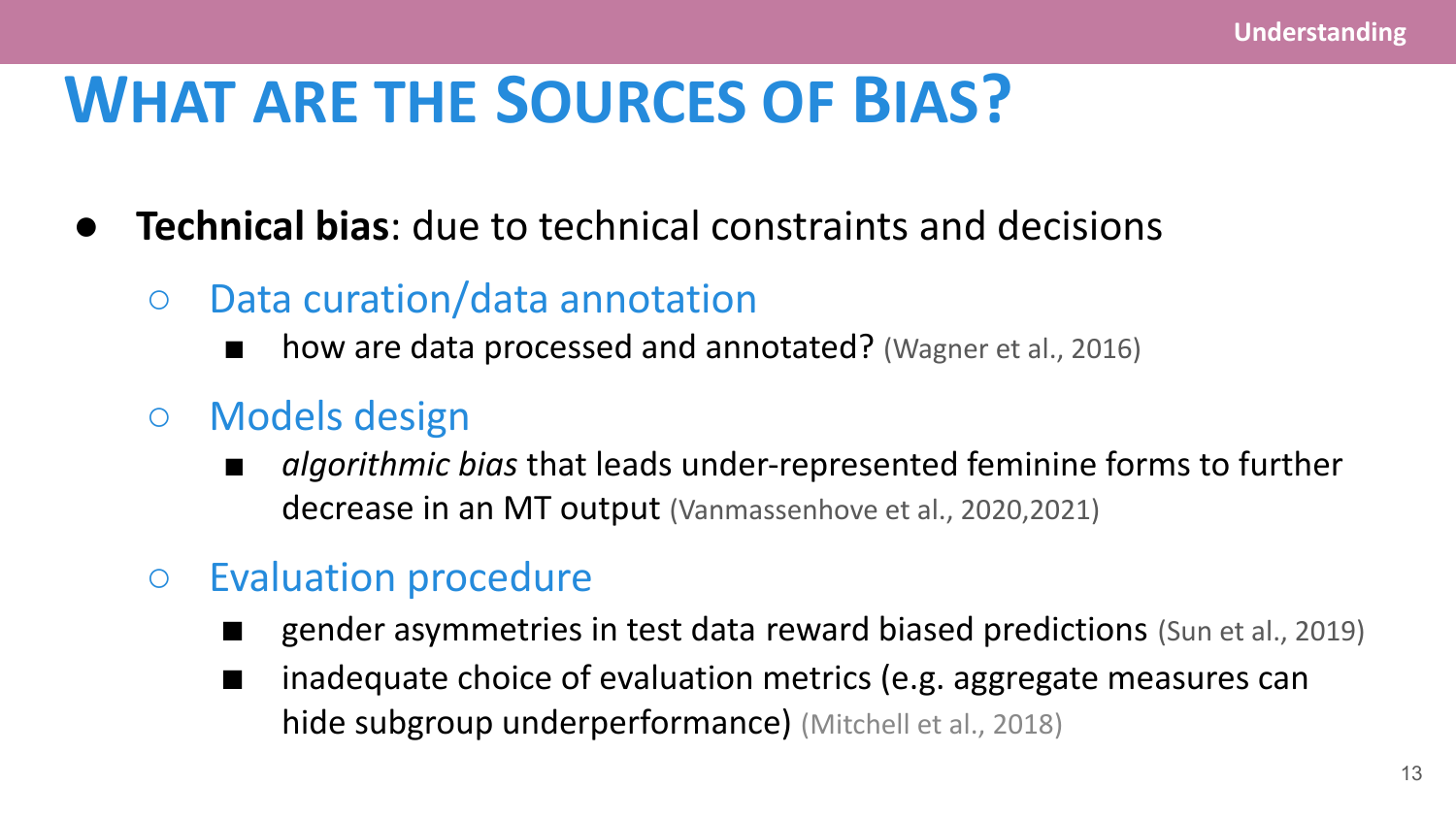### **ASSESSING GENDER BIAS**

#### ….Traditional metrics and Generic Test sets are unsuitable

#### **>>> Gender Bias Evaluation Test Sets** (GBETs) (Sun et al,. 2019)

- $\rightarrow$  isolate gender as a variable
- → MT GBETS: **challenge** or **natural** datasets

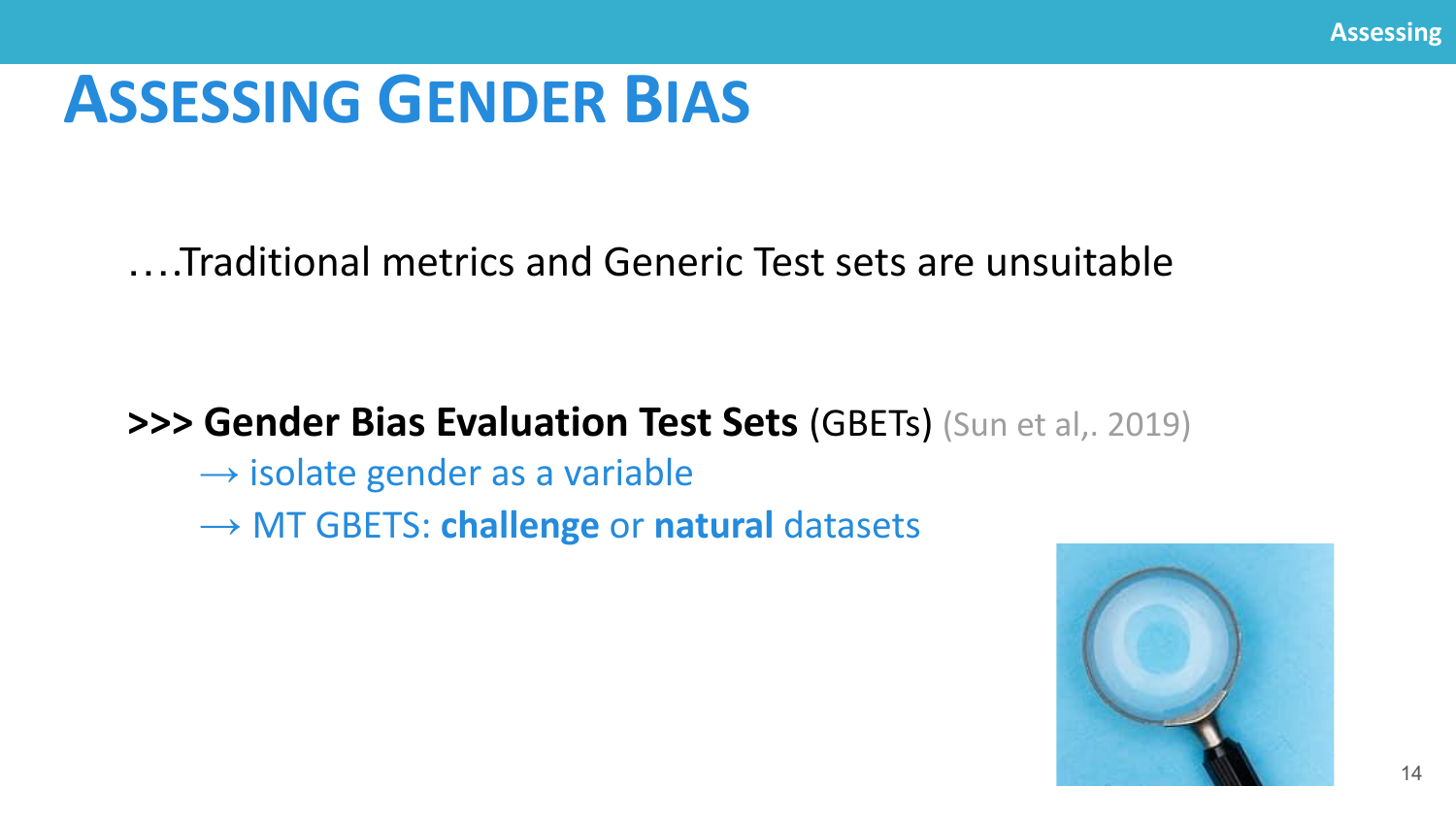### **GBET BENCHMARKS**

#### **● Challenge datasets**

(Prates *et al.*, 2018; Cho *et al.*, 2019; Escudé Font & Costa-jussà, 2019; Stanovsky *et al.*, 2019)

→ synthetic *ad-hoc* sentences focusing on (occupational) stereotypes  $\rightarrow$  controlled environment but... limited variety of phenomena, easy to overfit

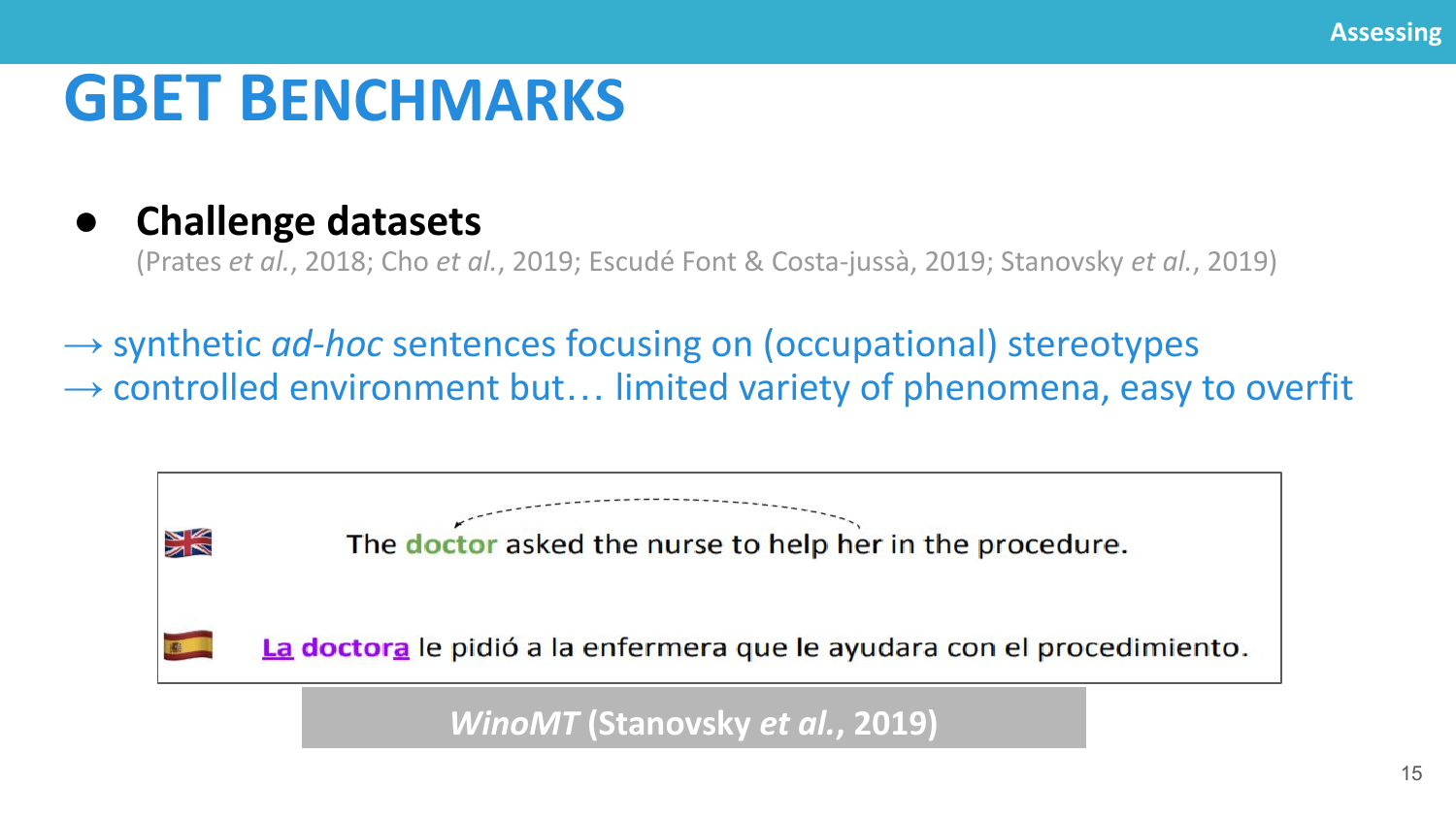### **GBET BENCHMARKS**

- **● Challenge datasets**  (Prates *et al.*, 2018; Cho *et al.*, 2019; Escudé Font & Costa-jussà, 2019; Stanovsky *et al.*, 2019)
- **● Natural datasets**

(Habash *et al.*, 2019; Bentivogli et al., 2020)

 $\rightarrow$  selected and annotated gender instances from conversational language  $\rightarrow$  more authentic conditions but.. treat all gendered words equally

| Src      | She'd get together two of her dearest friends, these older women                 |
|----------|----------------------------------------------------------------------------------|
| $Ref-IT$ | Tornava per incontrare un paio delle sue più care amiche, queste signore anziane |

*MuST-SHE* **(Bentivogli** *et al.***, 2020)**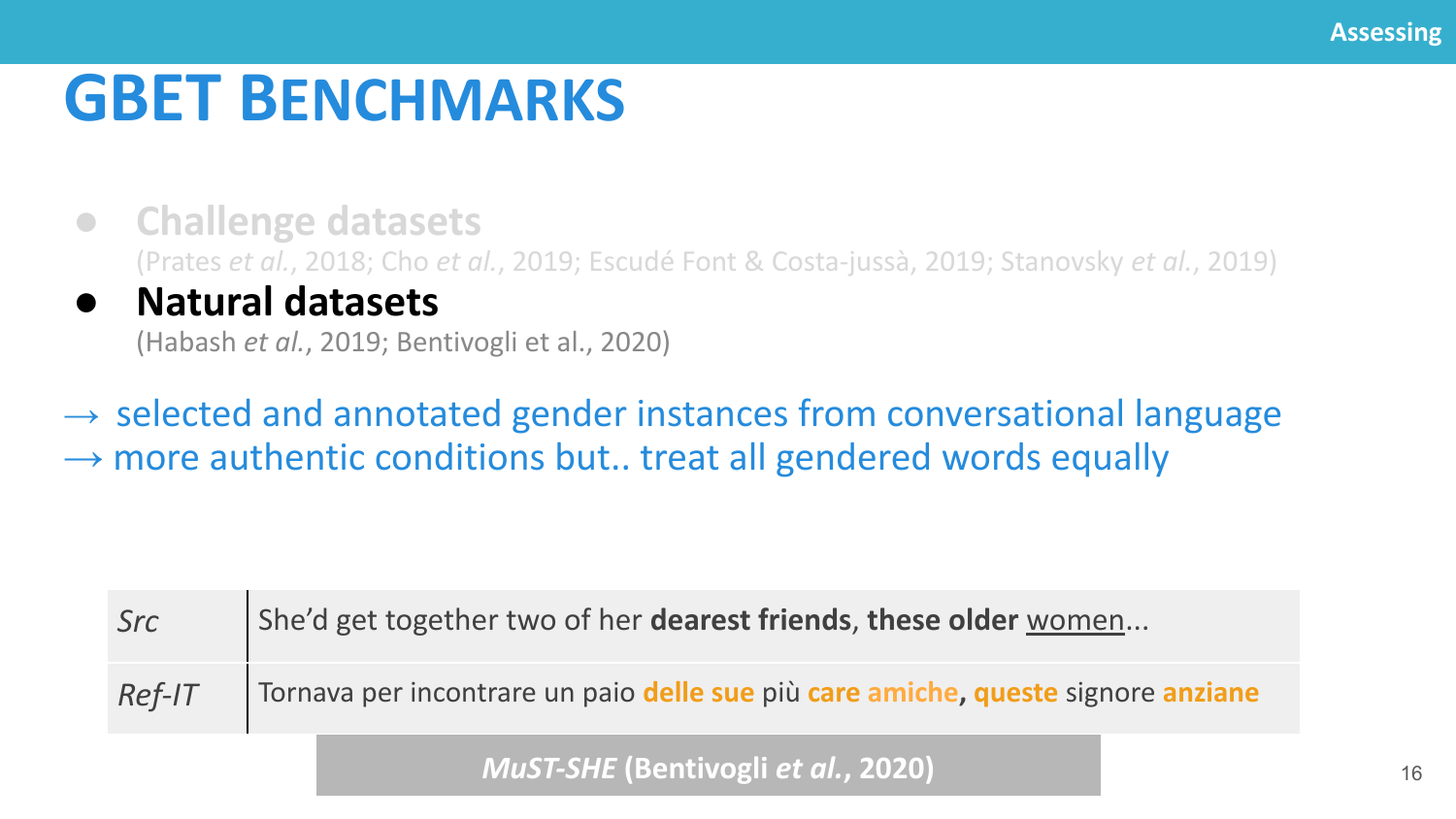### **GBET BENCHMARKS**

#### Challenge datasets

(Prates *et al.*, 2018; Cho *et al.*, 2019; Escudé Font & Costa-jussà, 2019; Stanovsky *et al.*, 2019)

#### **Natural datasets**

**>>** Benchmarks are formalizations and respond to different conceptualization of bias (Barocas et al., 2019)

**>>** Relevant to monitor system's behaviour and mitigating strategies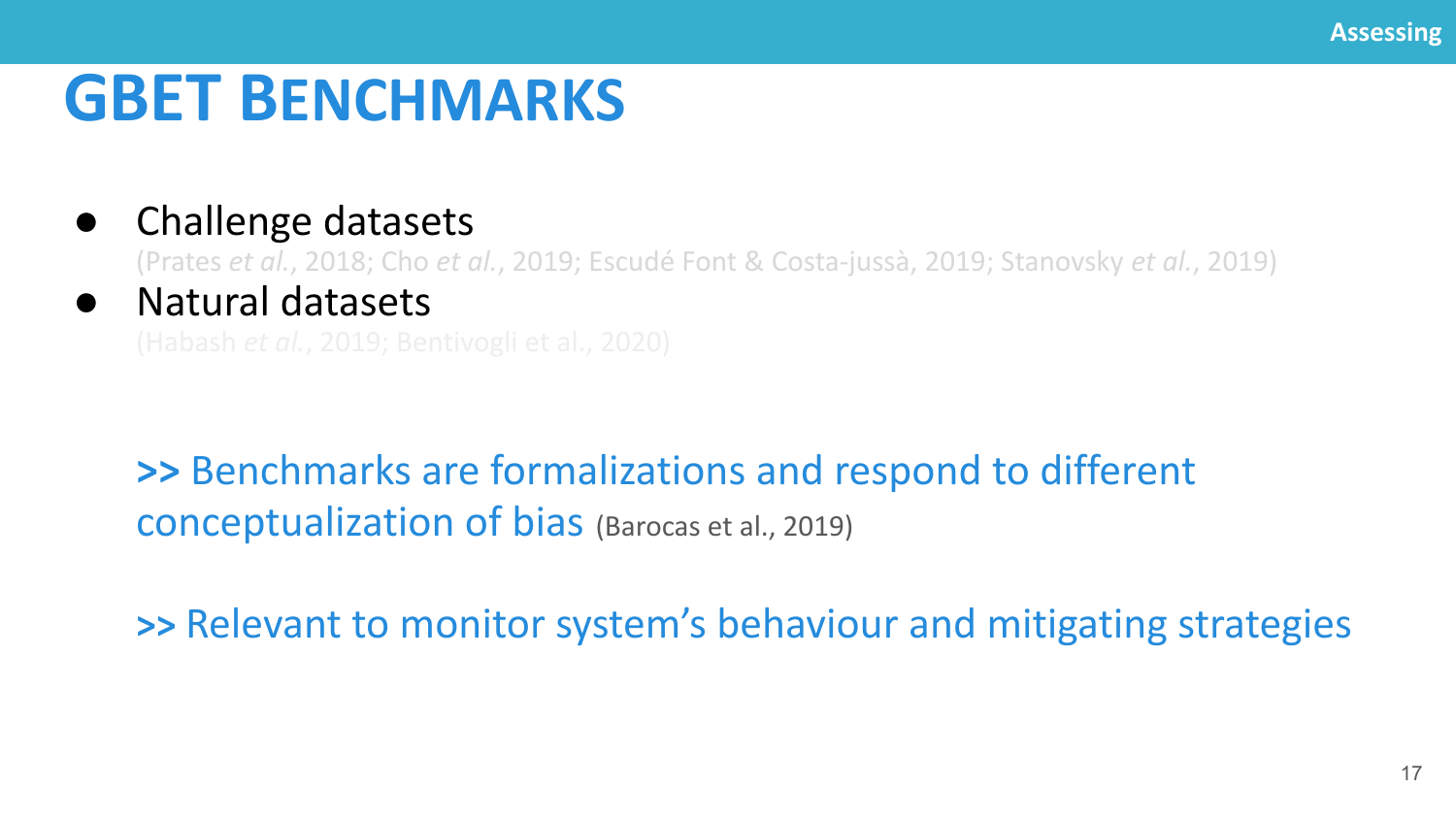#### **Different strategies**:

- 1. Counterfactual data augmentation (CDA) based (Saunders & Byrne, 2020)
- 2. Gender Tagging (Vanmassenhove et al., 2018; Stafanovičs et al., 2020)
- 3. Gender Re-Inflection (Habash et al., 2019; Alhafni et al., 2020)

>> Interventions accounting for ''technical bias''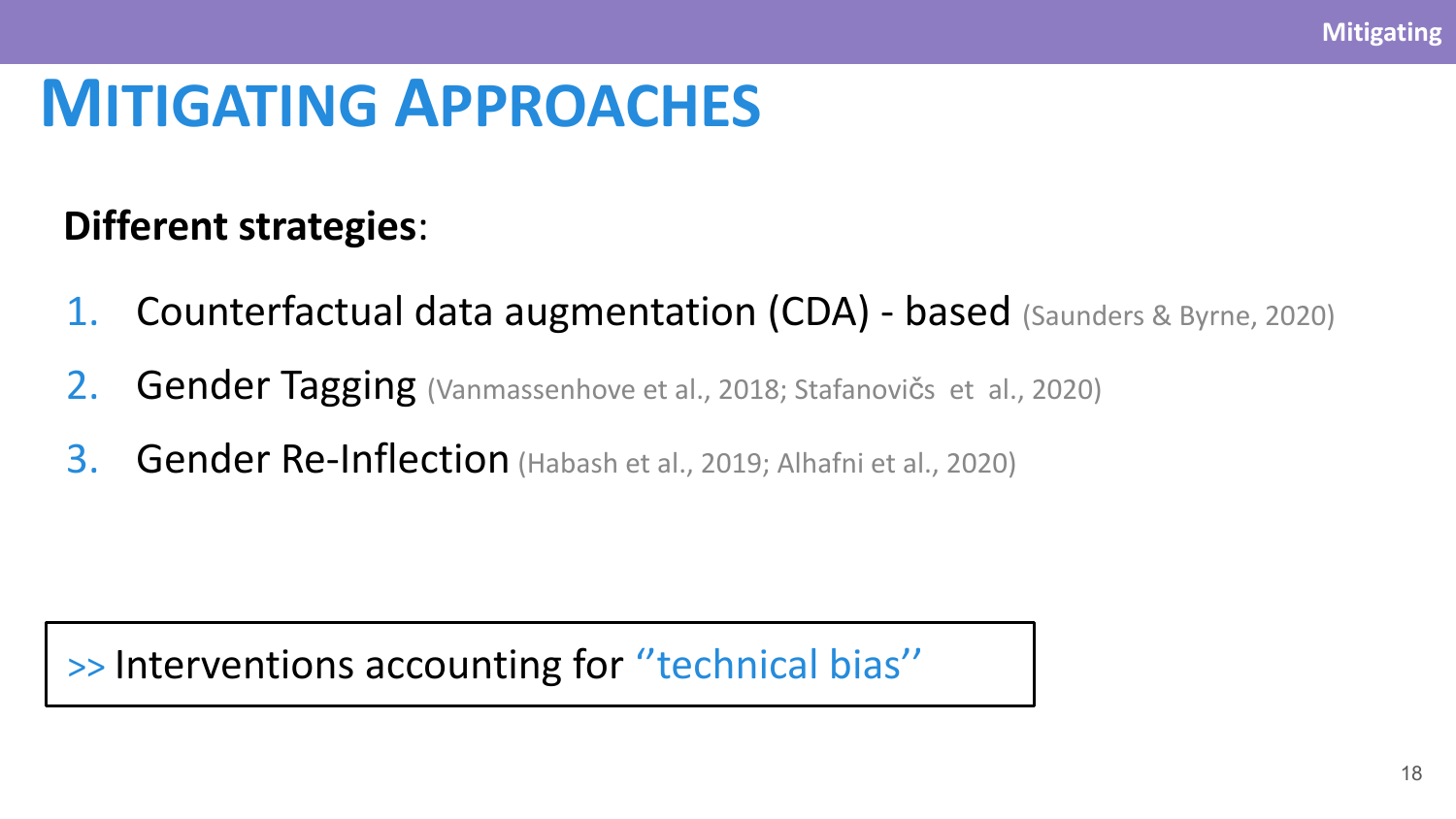- **Based on counterfactual data augmentation** (CDA) (Saunders & Byrne, 2020)
	- CDA: creation of synthetic sentences with balanced F/M representation
	- MT model is fine-tuned on such a parallel set

| <b>Src</b>      | The [PROFESSION] finished [his   her] work. |  |
|-----------------|---------------------------------------------|--|
| <b>It-M Ref</b> | [PROFESSION] ha finito il suo lavoro.       |  |
| It-F Ref        | [PROFESSION] ha finito il suo lavoro.       |  |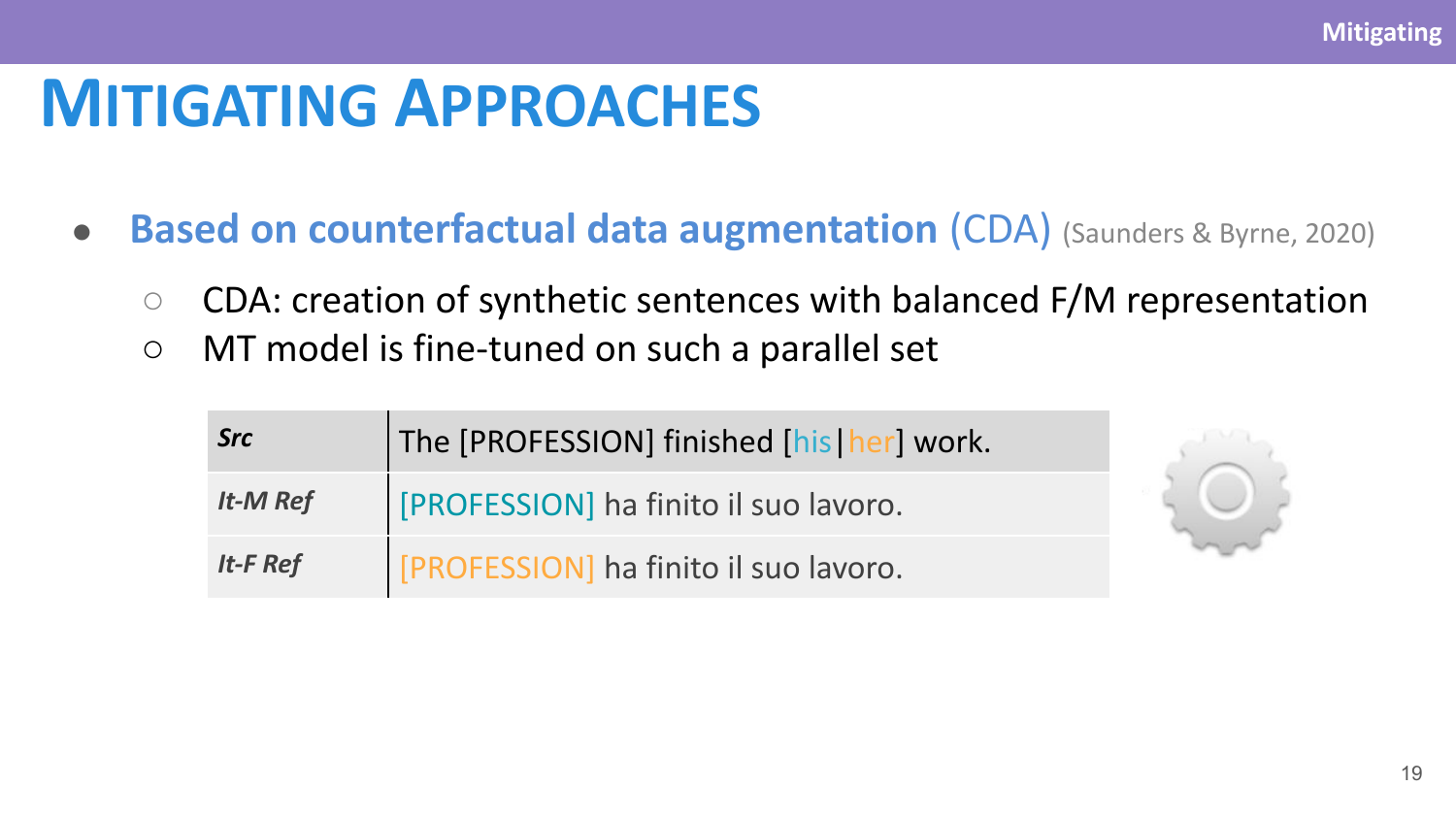- **Based on counterfactual data augmentation** (CDA) (Saunders & Byrne, 2020)
	- CDA: creation of synthetic sentences with balanced F/M representation
	- MT model is fine-tuned on such a parallel set

| <b>Src</b>      | The [PROFESSION] finished [his   her] work. |  |  |
|-----------------|---------------------------------------------|--|--|
| <b>It-M Ref</b> | [PROFESSION] ha finito il suo lavoro.       |  |  |
| It-F Ref        | [PROFESSION] ha finito il suo lavoro.       |  |  |

→ *Helpful for stereotyping scenario with pre-defined list of lexicon, but does not cover under-representation on variable language data*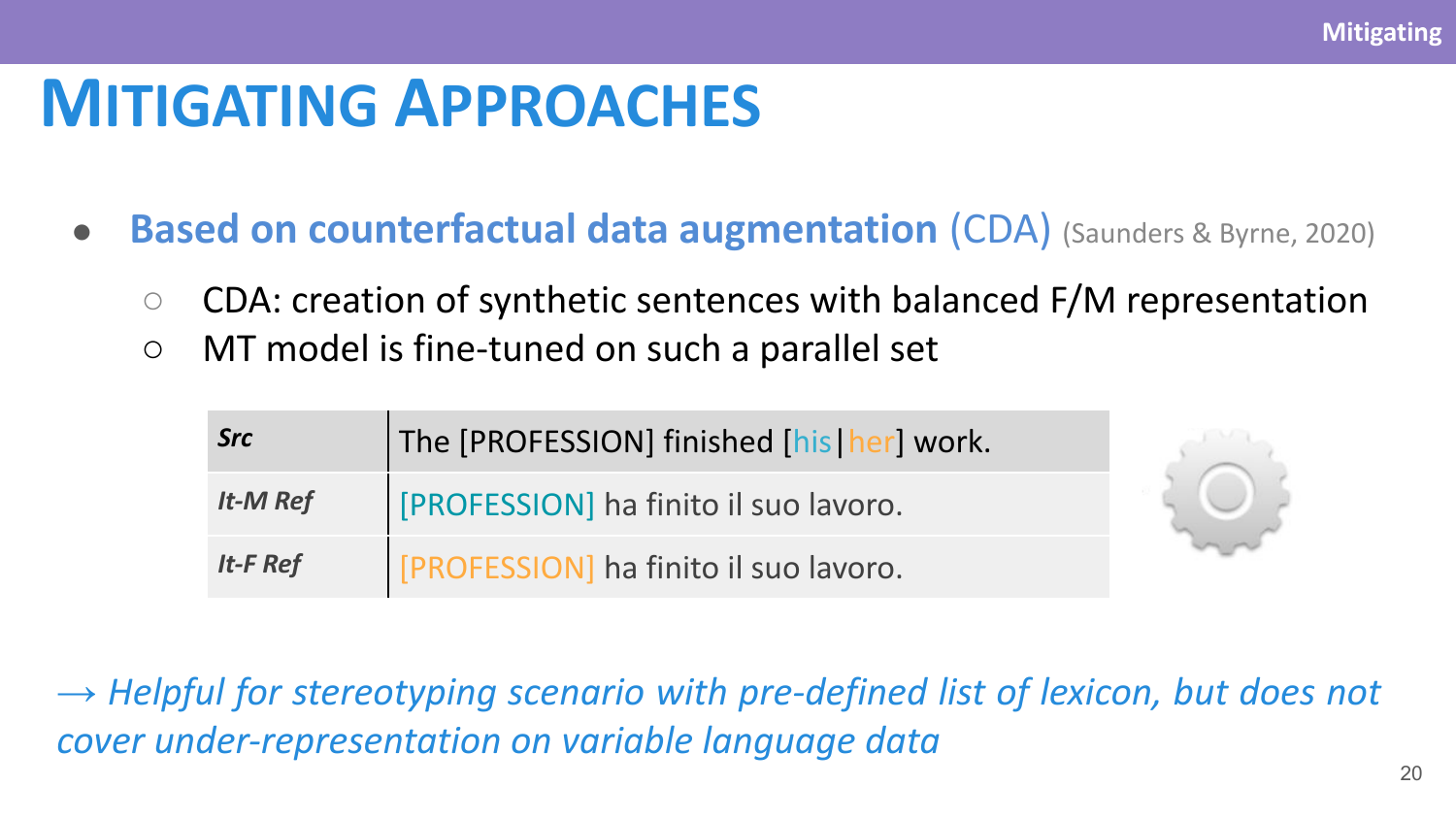- **Gender Tagging** (Vanmassenhove et al., 2018)
	- Fed a <F>, <M> tag representing speaker's gender to each source sentence, both at training and inference time

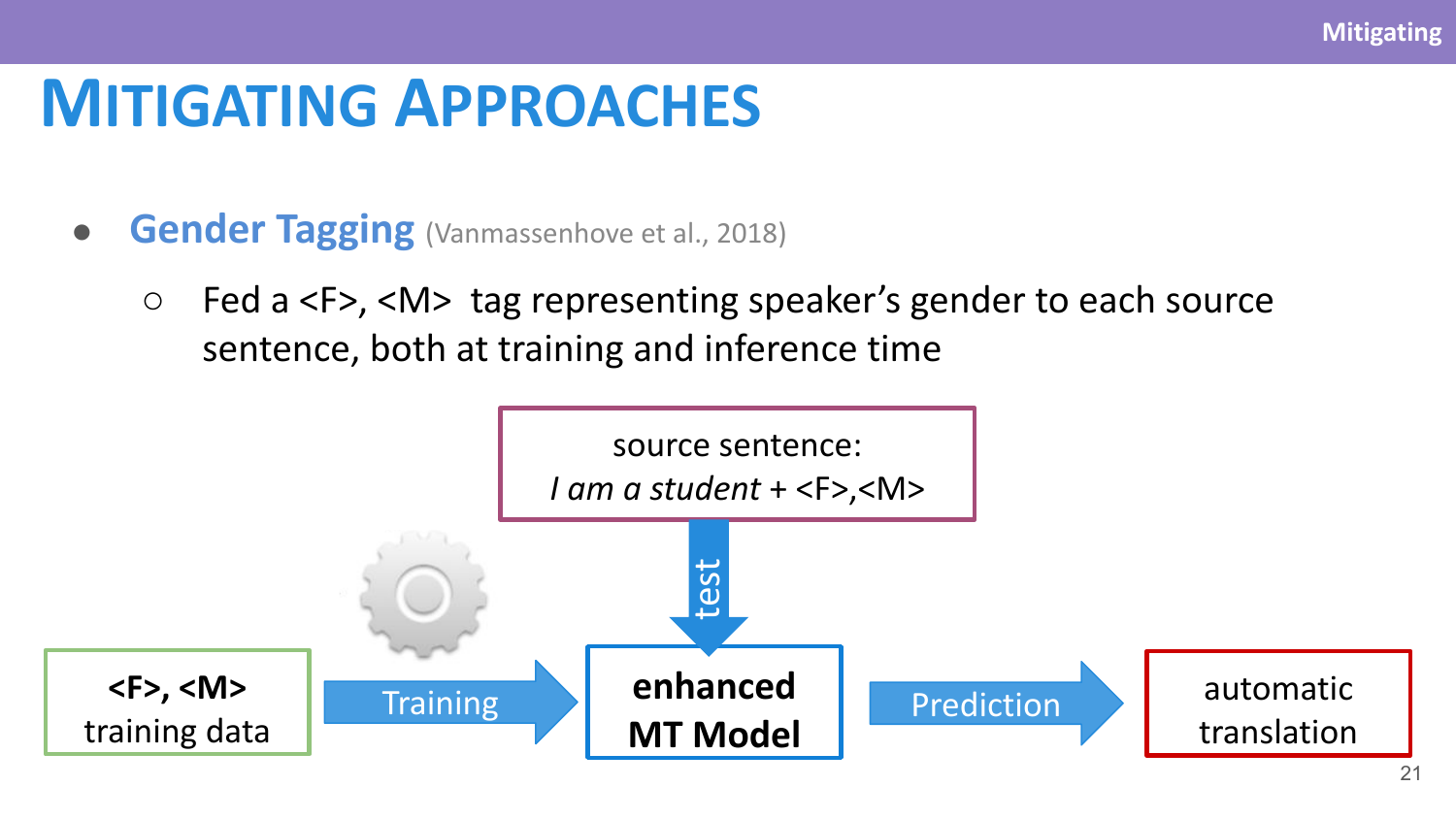- **Gender Tagging** (Vanmassenhove et al., 2020)
	- Fed a <F>, <M> tag representing speaker's gender to each source sentence, both at training and inference time

*→ requires acquiring metadata and knowing speaker's gender in advance (not always feasible)*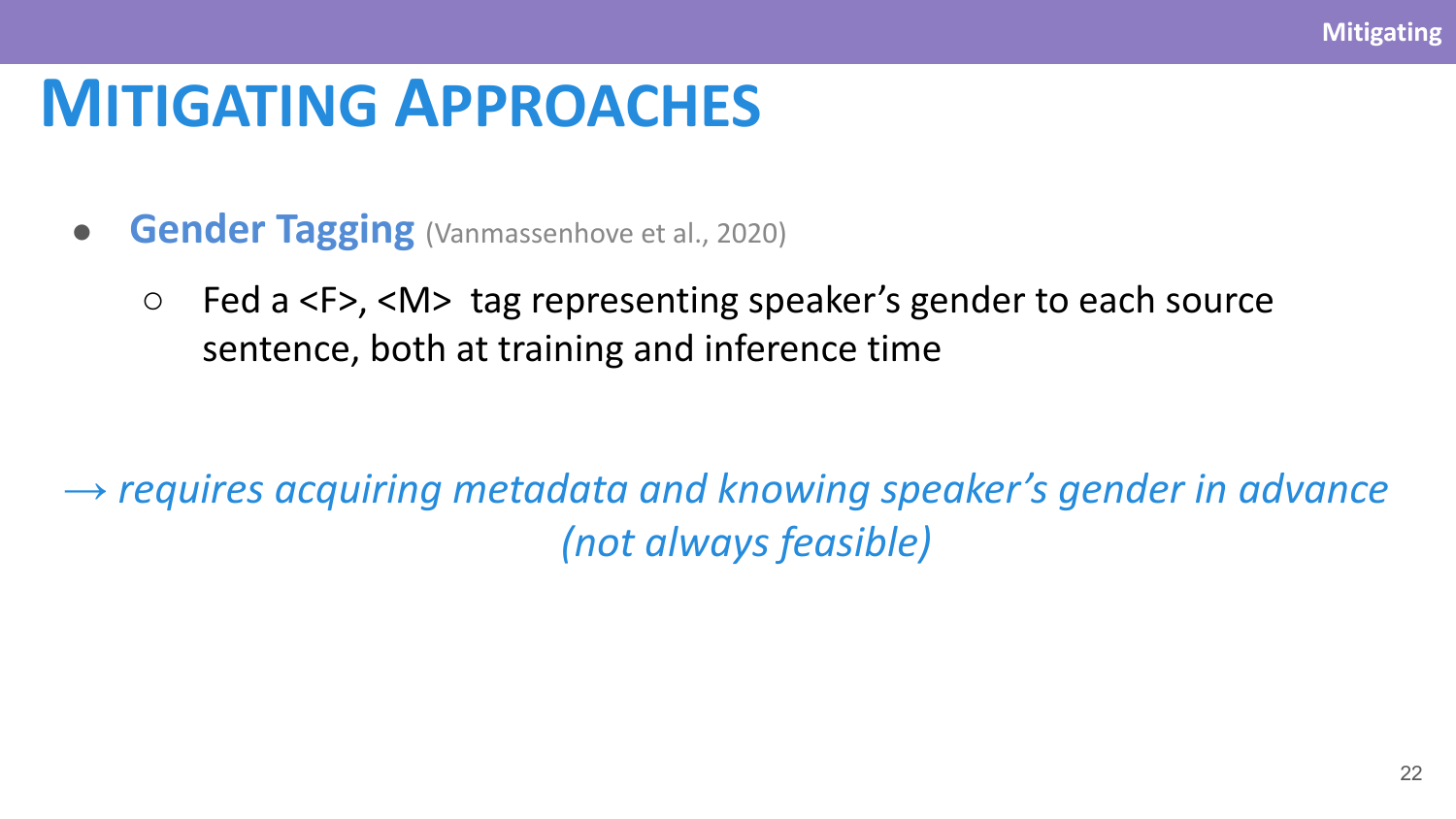- **Gender Re-inflection** (Habash et al., 2019; Alhafni et al., 2020)
	- Scenario: 1-st person references to the speaker (e.g., *I am a student*)
	- Post-processing component re-inflecting into masculine/feminine forms
		- the component always produces both forms from an MT output
		- the user chooses the appropriate form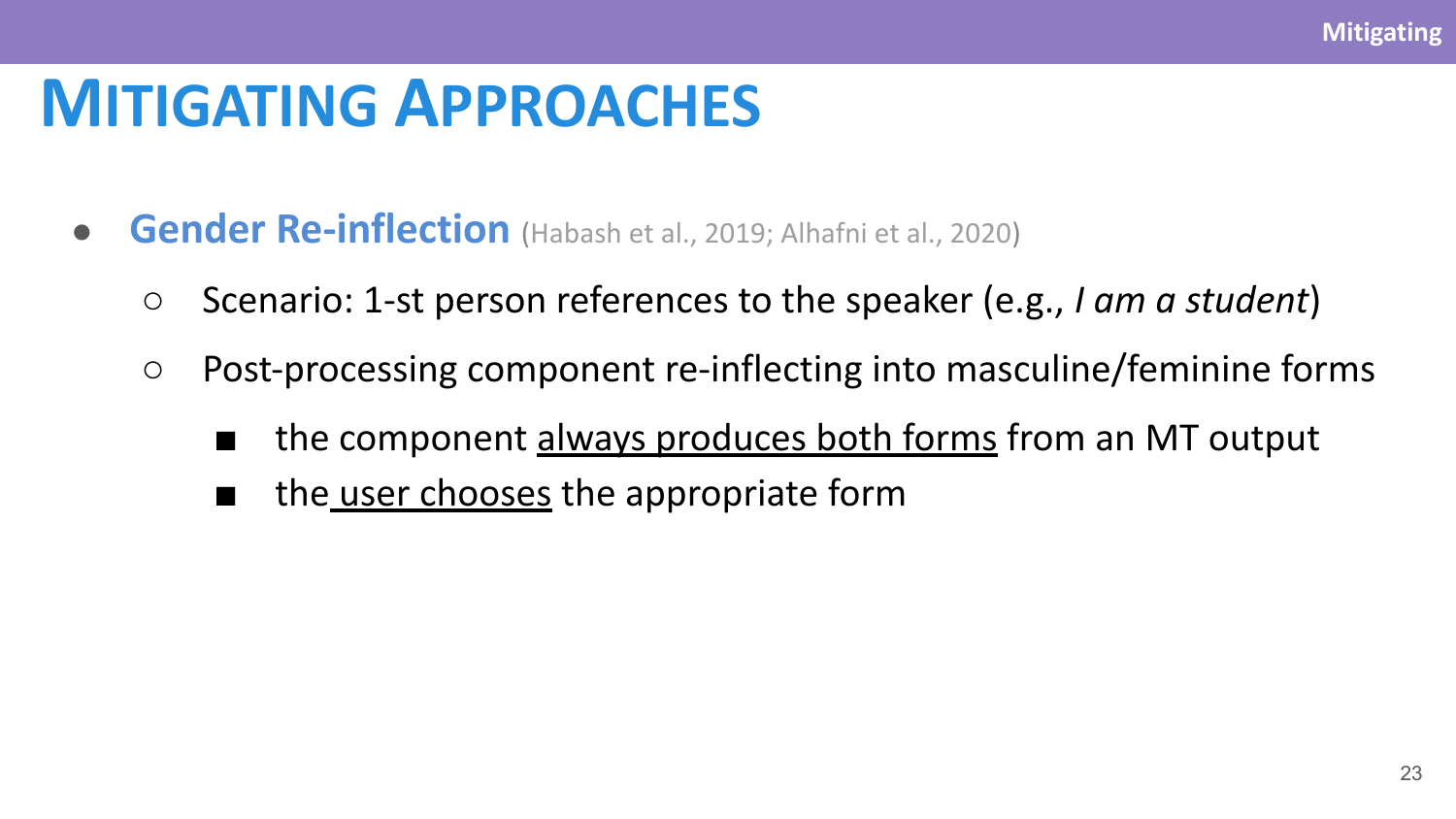**Gender Re-inflection** (Habash et al., 2019; Alhafni et al., 2020)

#### → double output implemented by **Google Translate**

| Inglese                | $\overrightarrow{C}$ | Italiano                            |
|------------------------|----------------------|-------------------------------------|
| professor<br>pre'feser | ×                    | professoressa (femminile)<br>m<br>● |
|                        | G                    | professore (maschile)<br>IГ<br>⑩    |

… only available for certain languages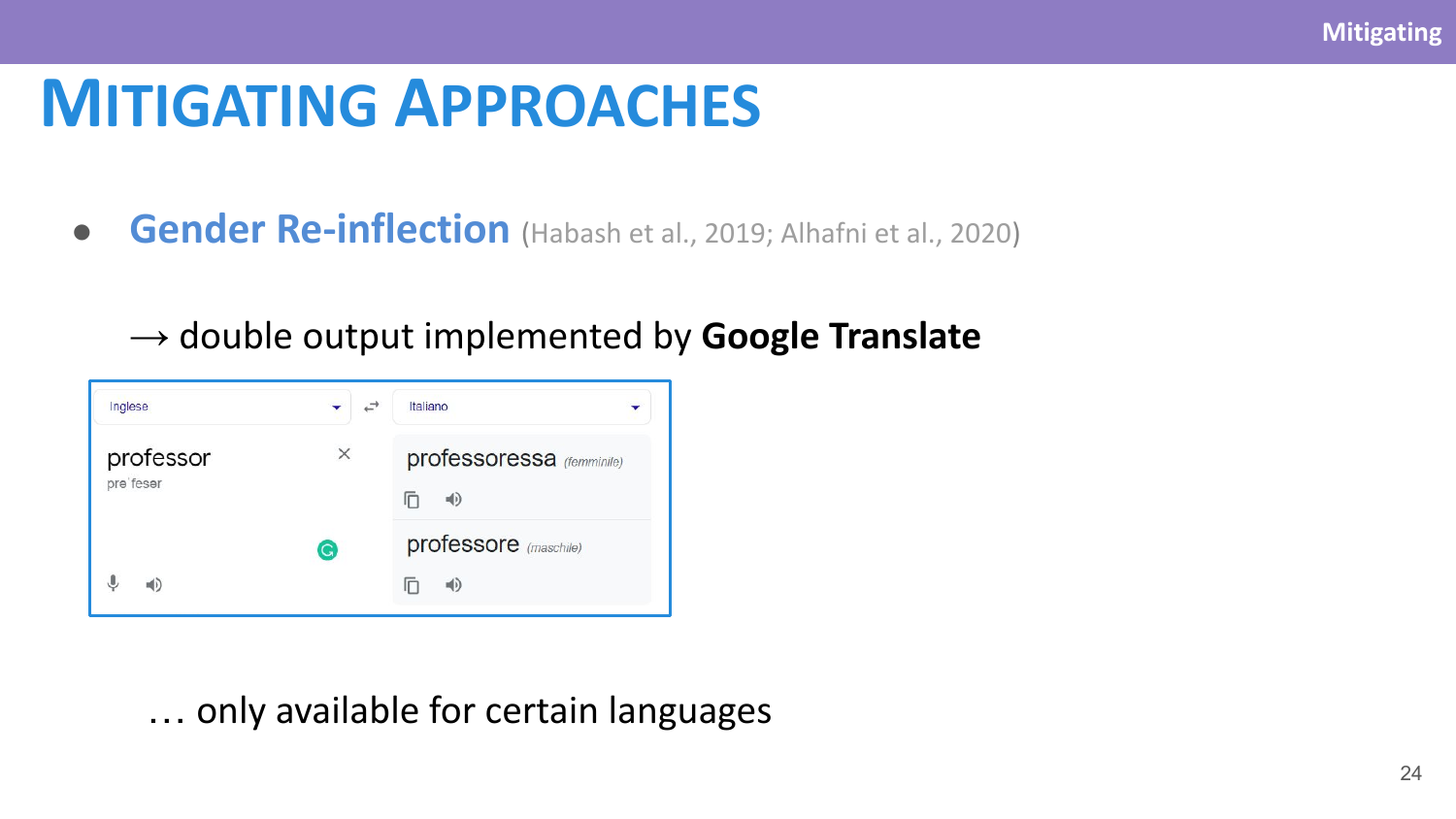**• Gender Re-inflection** (Habash et al., 2019; Alhafni et al., 2020)

#### → double output implemented by **Google Translate**

| Inglese                   | $\overrightarrow{C}$<br>$\overline{\phantom{0}}$ | Italiano<br>÷                                    | Inglese       | $\overrightarrow{c}$<br>$\overline{\phantom{0}}$ | Italiano      |                      |
|---------------------------|--------------------------------------------------|--------------------------------------------------|---------------|--------------------------------------------------|---------------|----------------------|
| professor<br>pre'feser    | $\times$                                         | professoressa (femminile)<br>$\Rightarrow$<br>n. | the professor | $\times$                                         | il professore |                      |
| €<br>$\blacktriangleleft$ |                                                  | professore (maschile)<br>$\Rightarrow$           | 40<br>ভ       |                                                  | $\Rightarrow$ | $\oslash$ Verificata |

… only available for certain languages, mostly for single words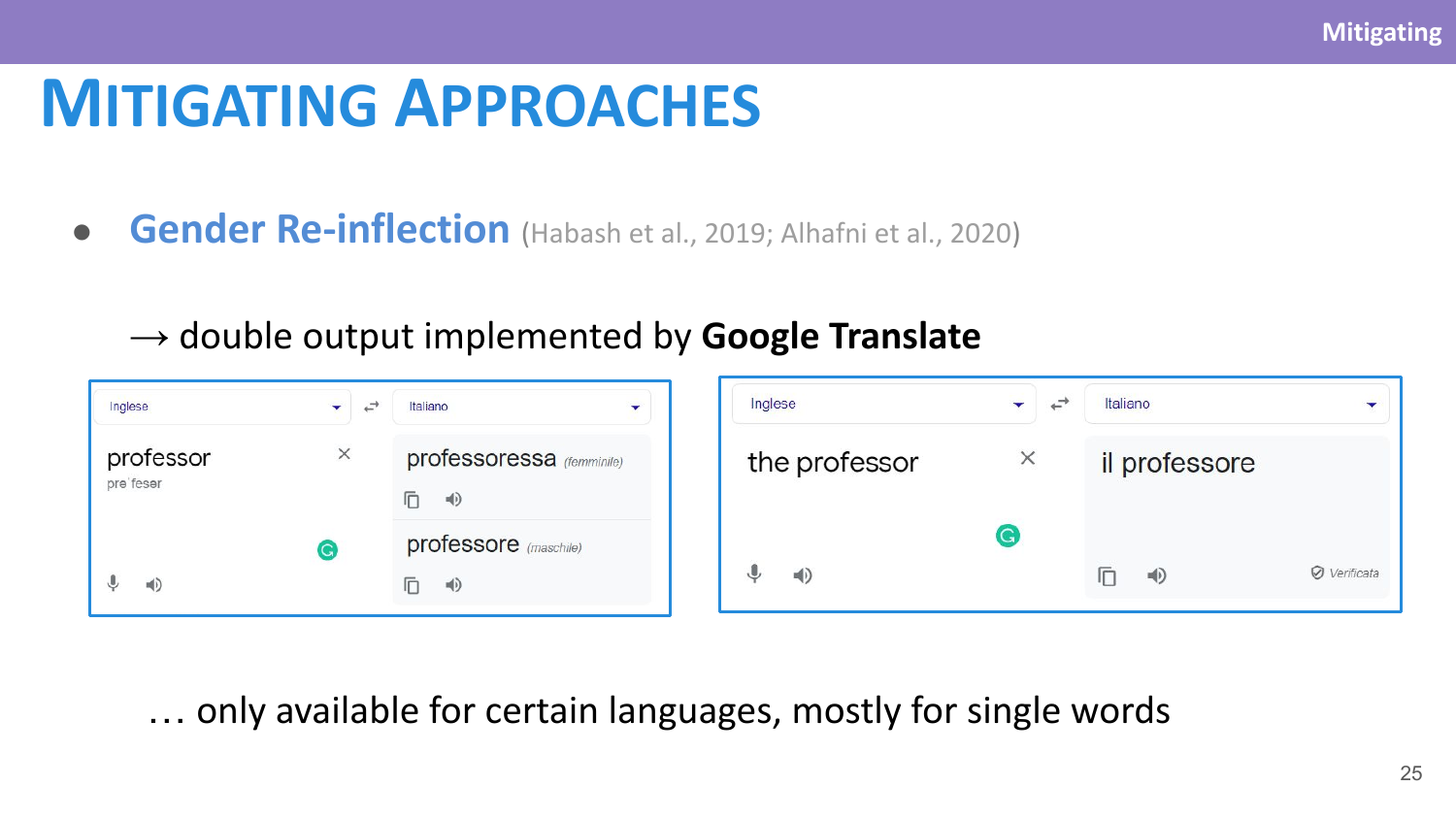- No conclusive state-of-the-art method for mitigating bias
	- Response to specific aspects of the problem with *modular solutions*
- **Gender bias in MT is a socio-technical problem** 
	- engineering interventions alone are not a panacea
	- integration with long-term multidisciplinary commitment and practices

**There is plenty of (interdisciplinary) ground to cover...**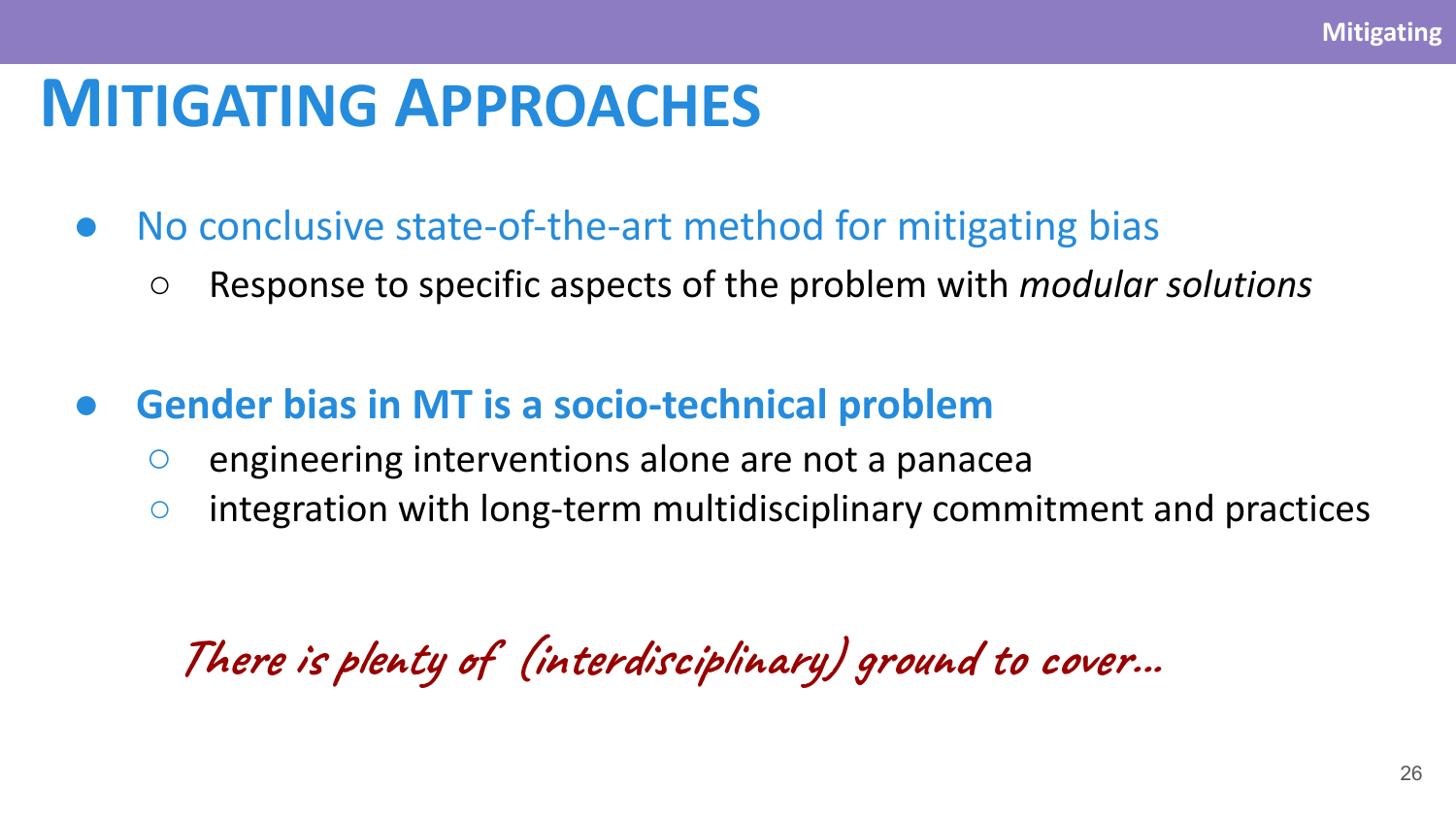

#### **(1) GENDER-NEUTRAL LANGUAGE**

Except for one work in MT (Saunders et al., 2020), work on gender bias has focused on binary masculine/feminine dichotomy

- Indirect Non-binary Language: overcomes gender specifications
	- using e.g. *humankind vs.* mankind; *service* vs. waiter and waitress
	- endorsed for many official documents (Papadimoulis, 2018)
	- a challenging goal for grammatical gender languages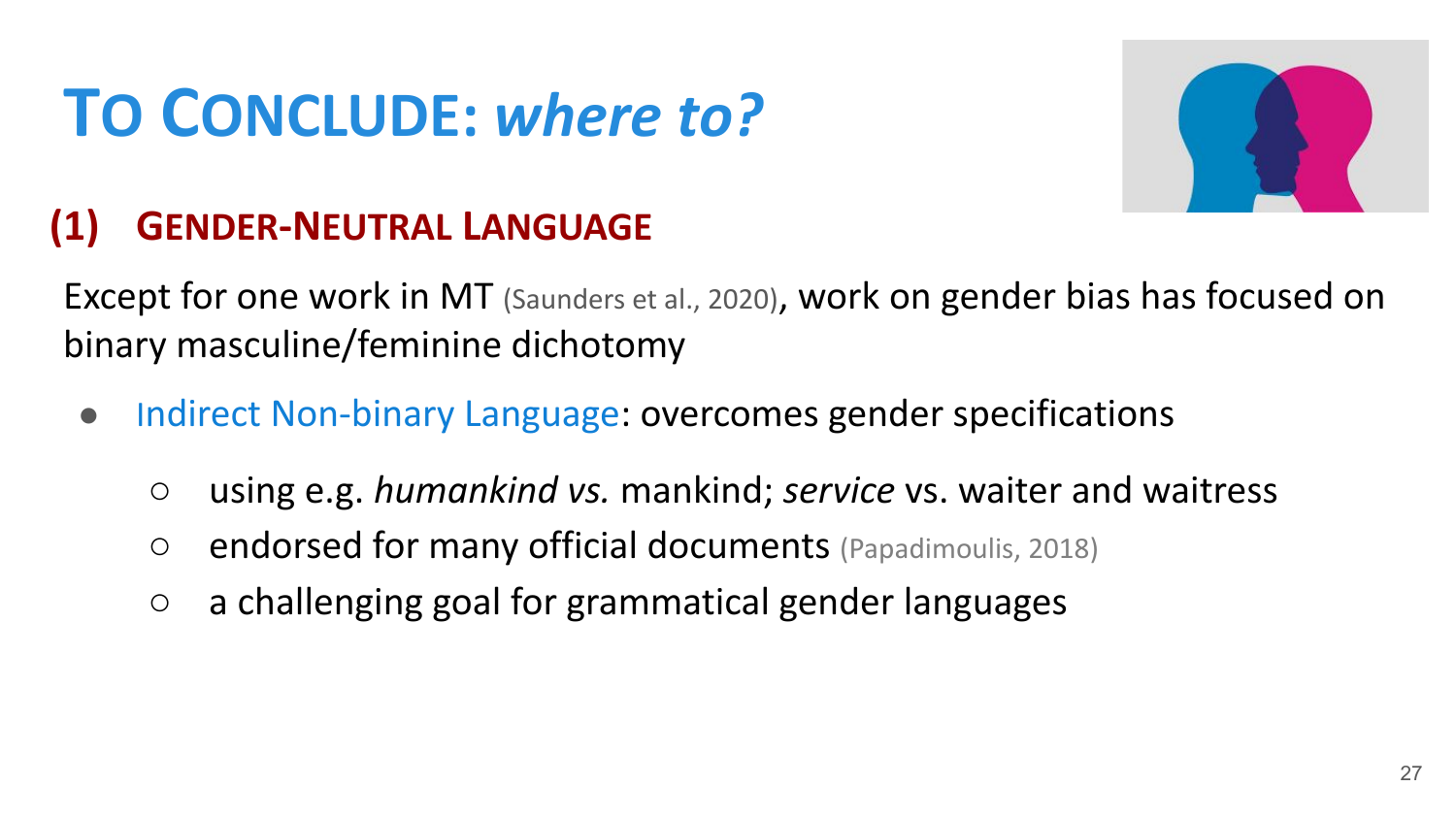

#### **(2) HUMAN-IN-THE-LOOP**

Language technologies are built **for people…**

 $\rightarrow$  but to date evaluations on gender bias in MT are restricted to lab tests

- **Studies relying on participatory design and HCI approaches (Liebling et al., 2020,** Cercas Curry et al., 2020)
- Consider different MT users... Translators included (Ragni & Vieira, 2020)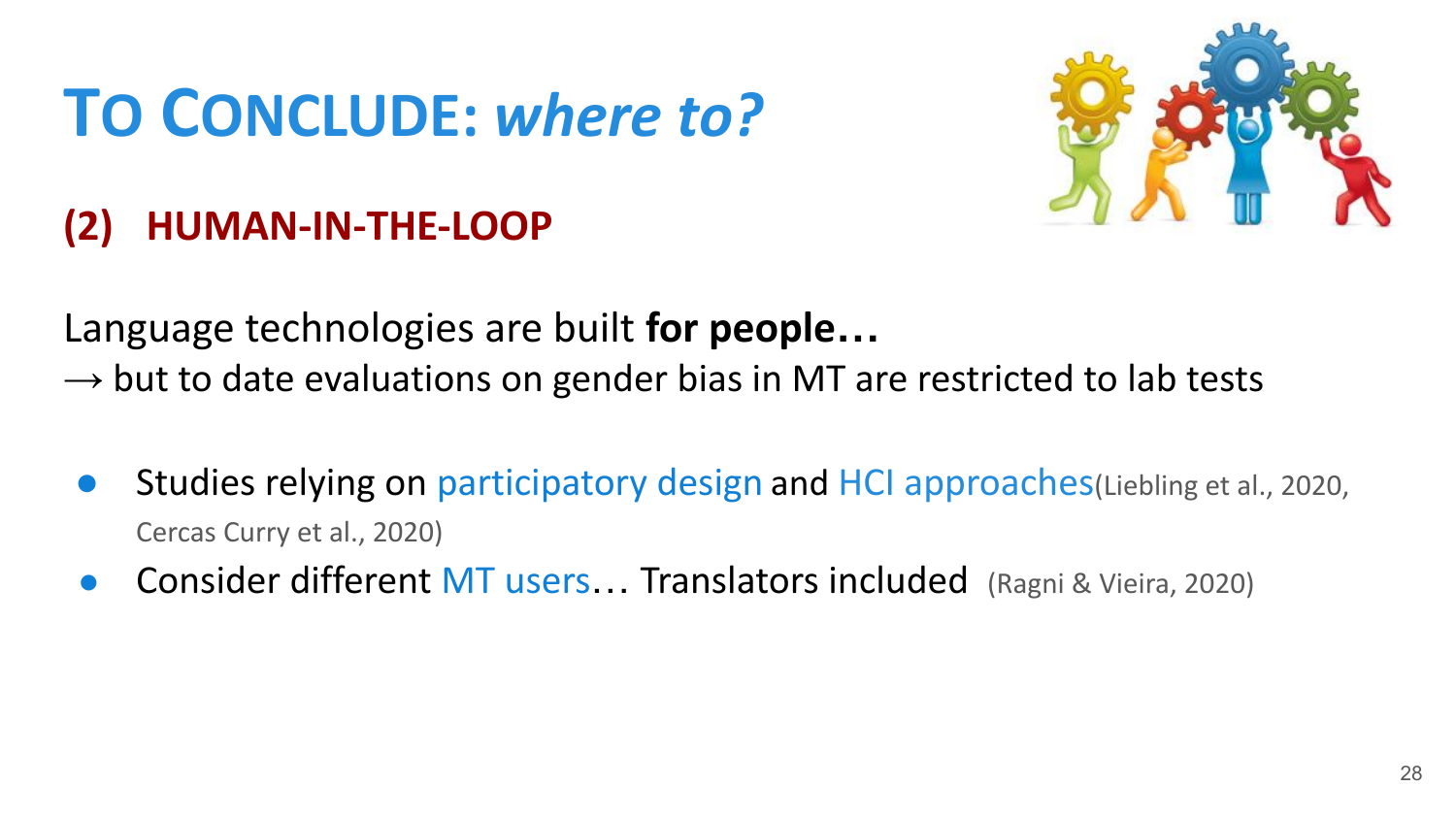#### **(2) HUMAN-IN-THE-LOOP**

Language technologies are built **by people…**

- Gender bias attested also for **rule-based MT**  (Frank et al., 2004)
	- lack of feminine forms in dictionaries
	- lack of morphological rules for feminine





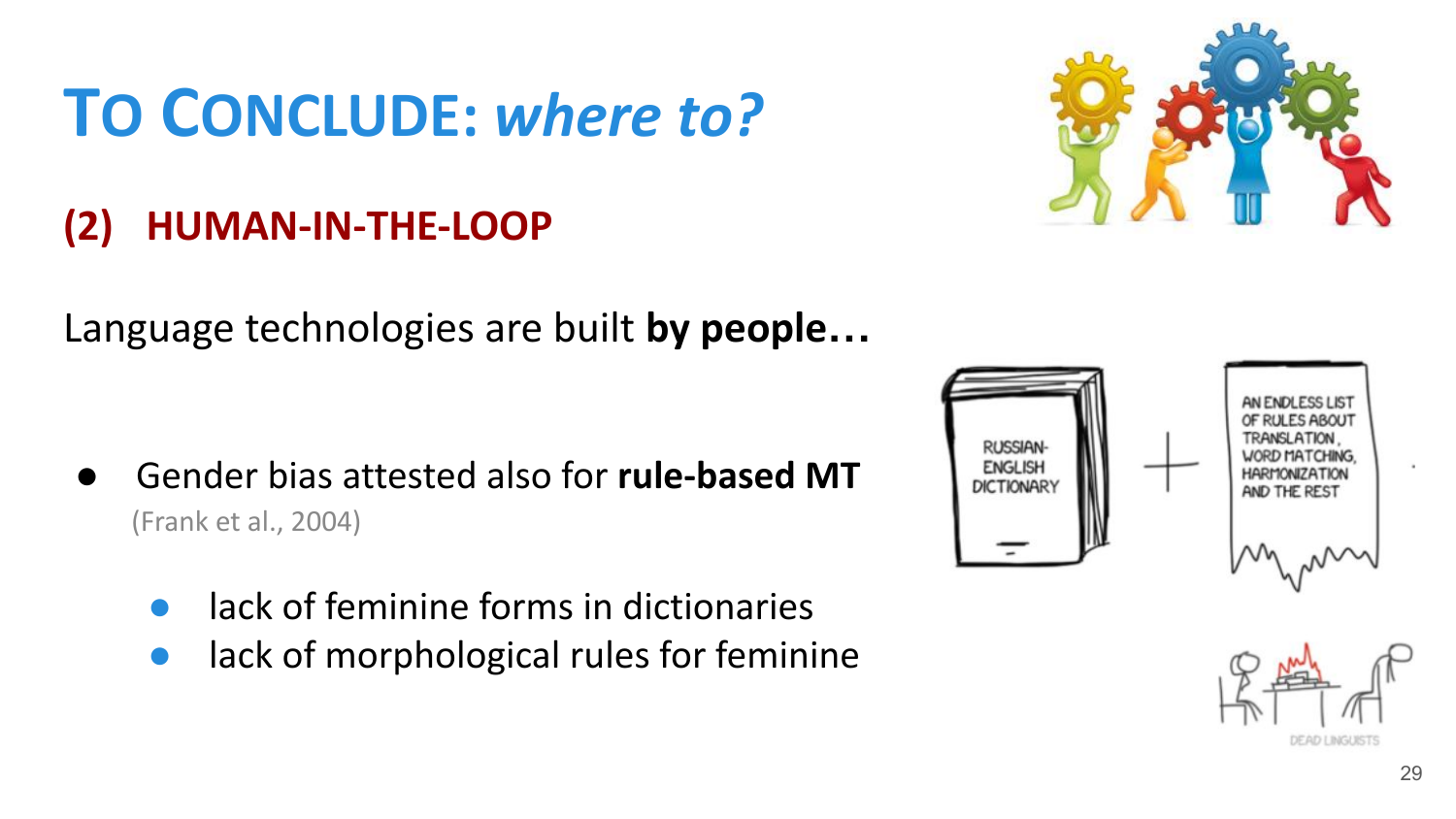

#### **(2) HUMAN-IN-THE-LOOP**

Language technologies are built **by people…**

reflect on the background, diversity and biases of people involved in the MT pipeline - annotators, translators, developers - and its implications on the models